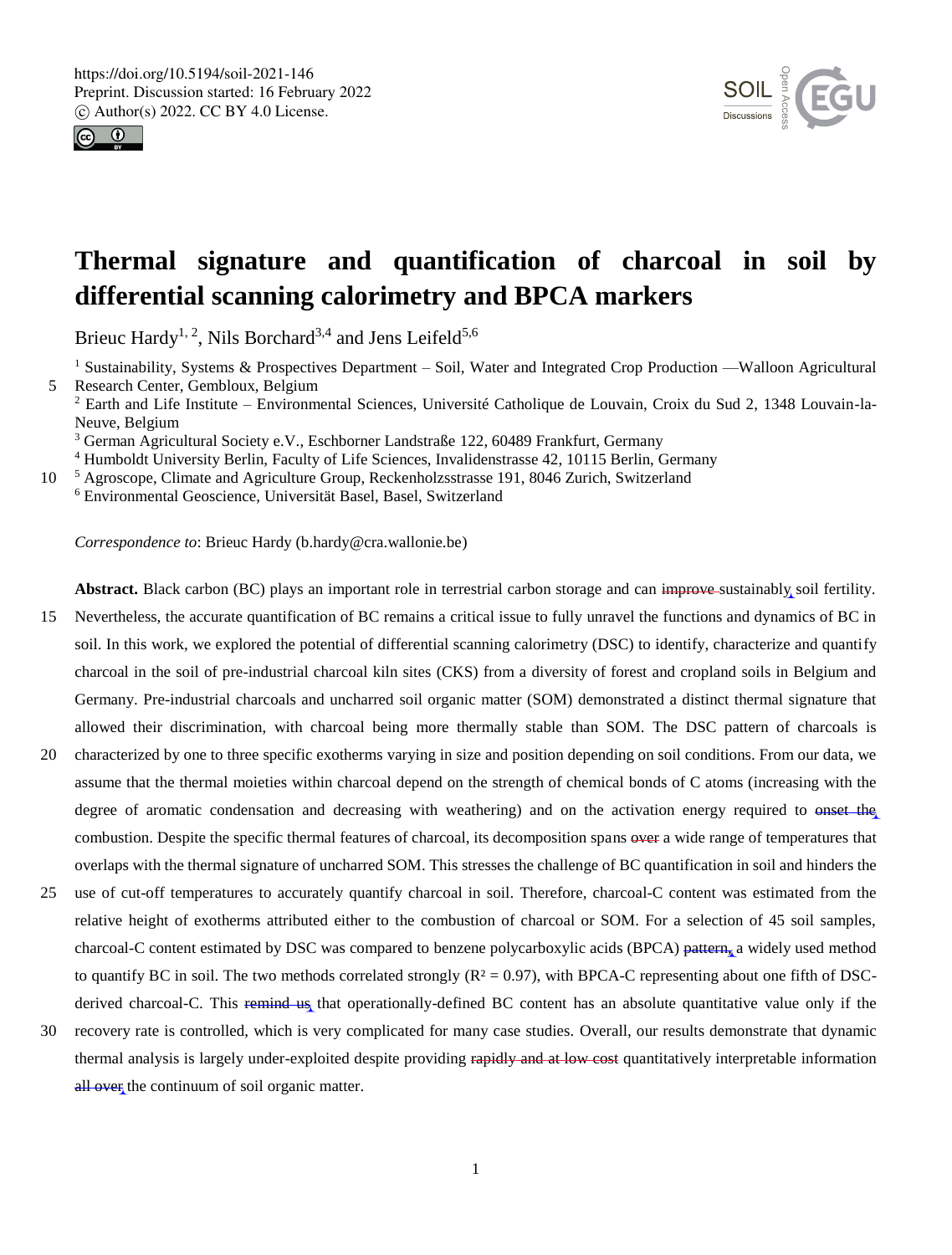



# **1 Introduction**

Black carbon (BC) is the solid residue of incomplete combustion of biomass and fossil fuel, which comprises a wide range of 35 thermally altered materials from slightly charred biomass to highly recalcitrant condensates such as soot (Goldberg, 1985; Schmidt and Noack, 2000). A main fraction of terrestrial BC is stored in soil (Forbes et al., 2006; Leifeld et al., 2018; Preston and Schmidt, 2006; Reisser et al., 2016; Santín et al., 2016), where it has a longer residence time than uncharred organic matter (e.g. Wang et al., 2016; Wolf et al., 2013). The increased resistance of BC to (a)biotic degradation has been related to its fused aromatic ring structure (Solomon et al., 2007; Wang et al., 2016). BC has received much interest from soil scientists because

- 40 it plays an important role for ecosystems services such as terrestrial carbon storage (Czimczik and Masiello, 2007; Knicker, 2011; Masiello, 2004; Preston and Schmidt, 2006; Schmidt and Noack, 2000) and sustainable soil fertility (Glaser et al., 2001, 2002; Glaser and Birk, 2012; Schmidt et al., 2021). Nevertheless, the accurate quantification of BC in environmental matrices is a critical issue that makes the role of BC unclear in geochemical processes (Mukherjee and Kumar, 2021). According to the general definition reported earlier, BC comprises a wide range of materials with no clear-cut boundaries,
- 45 which challenges quantification (Kappenberg et al., 2016; Roth et al., 2012; Schmidt et al., 2001). The various forms of BC cover a large molecular continuum (Hammes et al., 2007; Masiello, 2004) that reflects contrasting conditions of formation (Keiluweit et al., 2010; Wiedemeier et al., 2015). Moreover, properties of chars produced at relatively low temperature overlap with that of uncharred organic compounds naturally present in soil. Consequently, quantification of BC relies on operational definitions depending on specific objectives defined by researchers from very different fields in atmospheric, soil, sediment
- 50 and paleo-environmental sciences (Hammes et al., 2007; Schmidt et al., 2001). The various methods record systematic differences because they recover a different fraction of the BC continuum (Hammes et al., 2007; Roth et al., 2012). As a result, Schmidt et al. (2001) reported that variation in the BC content estimated by four different methods for one individual sample was more than two orders of magnitude.

Typically, five categories of techniques of identification and quantification of BC in soil and sediments are distinguished:

- 55 physical, thermal, chemical, spectroscopic and molecular markers techniques (Bird et al., 2015; Hammes et al., 2007). The principle of thermal and (thermo-)chemical separation techniques relies on the exposition of the sample to an oxidative treatment in standard conditions. Carbon surviving oxidation is determined by mass loss or elemental analysis and operationally defined as BC. <sup>13</sup>C Nuclear Magnetic Resonance (NMR) spectroscopy is sometimes used to identify BC in the residue based on its aromatic signature. A molecular marker technique that is widely used by soil scientists consists in the
- 60 quantification of benzene polycarboxylic acid (BPCA) markers liberated by digestion of BC in an acid medium (Brodowski et al., 2005; Glaser et al., 1998). This procedure has two main advantages: (i) it relies on the chemical decomposition of BC into markers that are specific to BC and (ii) it provides information on the degree of crystallinity of BC according to the number of carboxyl groups on the edge of benzene of the BPCA markers, which increases with the degree of aromatic condensation (Glaser et al., 1998). Nevertheless, this method has known limitations, as soil type and soil organic matter content may affect
- 65 both quantification of total BC and the pattern of BPCA markers (Brodowski et al., 2005; Kappenberg et al., 2016).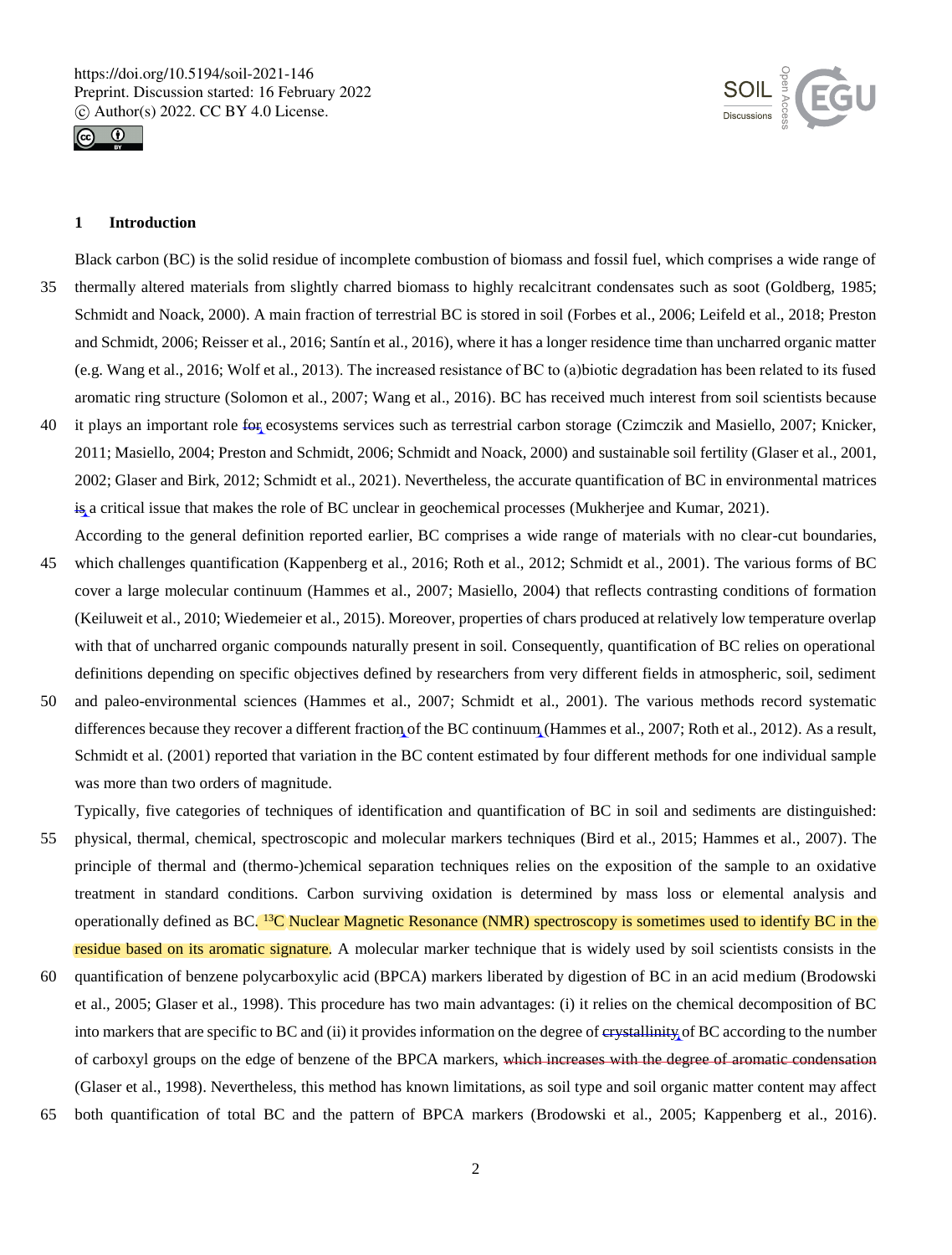



Particularly, the recovery of BPCA-C may vary depending on the quality of BC (Hammes et al., 2007; Roth et al., 2012). The less condensed fraction of chars is suspected to be completely decomposed by the strong oxidative attack (Glaser et al., 1998) whereas the most refractory, graphitized forms of BC might resist digestion preceding BPCA analysis (Brodowski et al., 2005; Roth et al., 2012). As a result, BPCA-C was shown to correspond to a maximum of  $\frac{1}{2.27}$  of total C in charcoal in optimal

70 conditions of recovery (Glaser et al., 1998). This factor of 2.27 is often used as a conservative conversion factor to estimate total BC content from BPCA-C extracted from soil.

Among these techniques used for BC quantification, thermal methods are convenient because they are rapid, reproducible, inexpensive and require little sample preparation (Plante et al., 2009). Thermal resistance has been related to the biological availability of chars (Harvey et al., 2012; Plante et al., 2011) and to the residence time of BC in soil, as revealed by <sup>14</sup>C

- 75 measurements (Leifeld et al., 2015; Plante et al., 2013). Static thermal methods rely on cut-off temperature values to distinguish between BC and non BC components (e.g. Gustafsson et al., 2001). Nevertheless, widely used chemo-thermal oxidation at  $375^{\circ}$ C is calibrated for soot (Elmquist et al., 2004) and was shown to recover only from 0 to 44 % of C in chars, with no survival for those produced at  $< 850$  °C (Nguyen et al., 2004). In contrast to static methods, dynamic thermal analysis like thermogravimetry (TG) and differential scanning calorimetry (DSC) has the potential to provide information for the entire
- 80 continuum of materials that compose soil organic matter (SOM) by scanning a sample over a large range of temperatures (Leifeld, 2007; Plante et al., 2009). Leifeld (2007) highlighted that BC has a specific thermal signature that allows an unambiguous discrimination with uncharred SOM, as BC is systematically more thermally stable. Among materials potentially interfering with the signature of BC, only bituminous coal had a thermal stability comparable to that of chars. In this work, we explored the analytical potential of DSC to identify and quantify charcoal-C in the soil of pre-industrial
- 85 charcoal kiln sites, also referred to as relict charcoal hearth in the literature. Charcoal kiln sites are platforms of *in situ* charcoal production by the earthmound kiln method (Schenkel et al., 1998), which operated at a maximal temperature of 400–450 °C (Emrich, 1985). They are widespread in the former forested areas of western Europe as charcoal has long been the unique combustible used for smelting and steel-making (Hardy et al., 2016). These sites have received increasing attention in recent years, particularly as proxies for long-term soil amendment with biochar (Borchard et al., 2014; Burgeon et al., 2021; Dehkordi
- 90 et al., 2020; Hardy et al., 2017a; Hirsch et al., 2018; Kerré et al., 2017; Lasota et al., 2021; Mastrolonardo et al., 2019; Pollet et al., 2022; Schneider et al., 2018; Zanutel et al., 2021), which is a promising technology to sequester carbon in soil while maintaining or improving soil fertility (Laird, 2008; Lehmann, 2007).

Three specific objectives were addressed here: we aimed (i) to characterize the DSC thermal signature of charcoal in soil relative to that of uncharred SOM; (ii) to quantify charcoal-C in soil based on specific charcoal features of the thermograms;

95 and (iii) to compare the content of charcoal-C in soil estimated by DSC to the content of total BC estimated by the BPCA method. To meet these goals, we analyzed charcoal-rich soils sampled at various pre-industrial charcoal kiln sites of Wallonia in Belgium and of the Siegerland and the Eifel in Germany.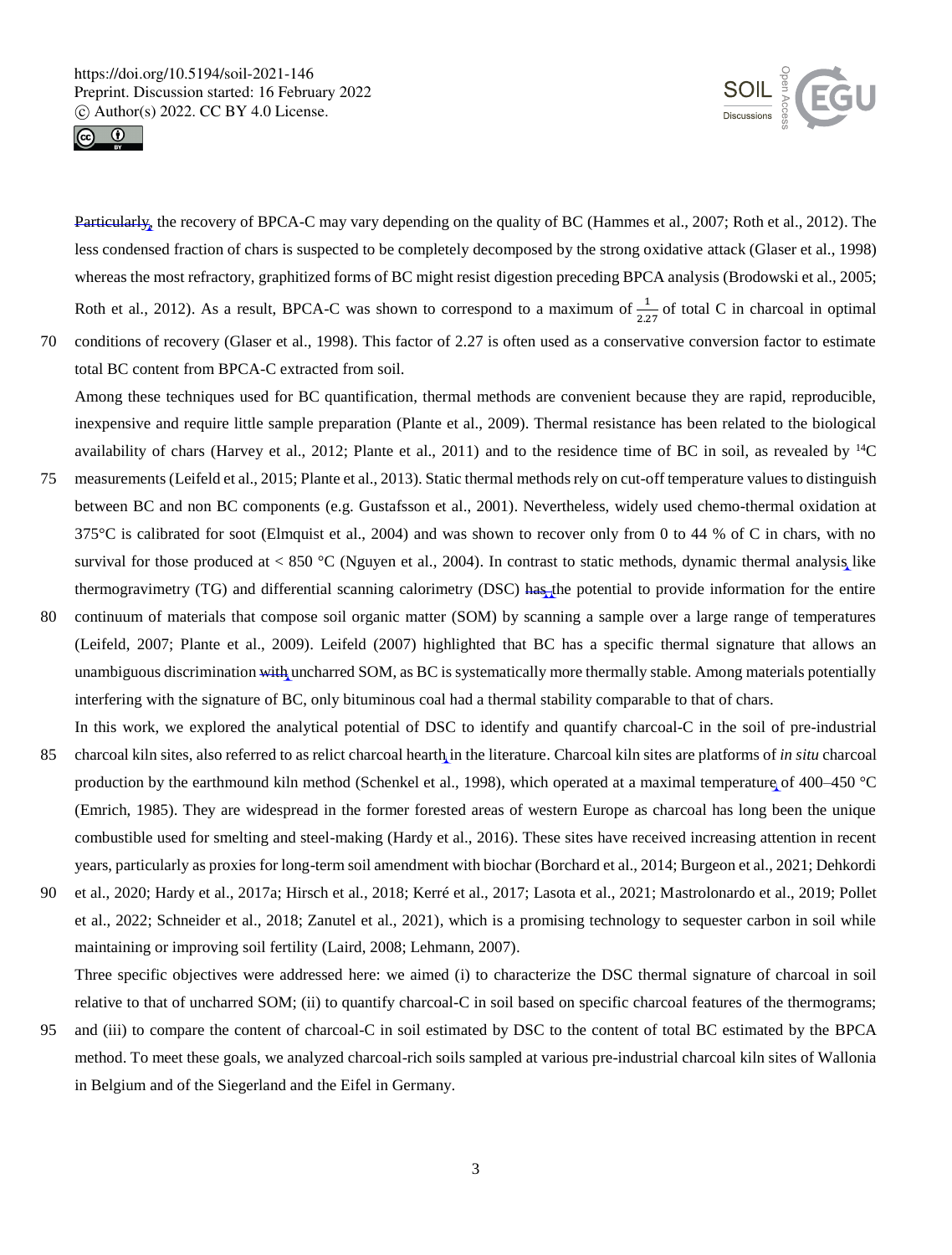



## **2 Material and methods**

#### **2.1 Soil samples**

## 100 **2.1.1 Soils of Belgium**

Two series of organo-mineral topsoil samples of kiln and adjacent reference soils from forest (N=38; described by Hardy *et al.*, 2016) and cropland (N=34; described by Hardy et al., 2017a) were analyzed. Briefly, forest soils cover a wide range of textural classes, from sand to clay loam. Soil types of reference soils are Arenosols, Cambisols, Luvisols or Podzols according to the WRB 2014 classification (IUSS Working Group WRB, 2014). They are mainly strongly acidic, except for three 105 Cambisols developed on calcareous parent rocks (limestone, dolostone and marl). In cropland, soil types of reference soils

- include mainly haplic Luvisols (15 sites) according to the WRB 2014 classification (IUSS Working Group WRB, 2014). One site was identified as an eutric Cambisol and one as a colluvic Regosol. The particle-size analysis of topsoil (USDA texture; IUSS Working Group WRB, 2014) indicated that soil texture is silt loam at 15 sites and loam at two sites. In Wallonia (Southern Belgium), the climate is oceanic and cold temperate, with mean annual temperature between 6.4 and 9.5 °C and
- 110 rainfall from 750 to 1400 mm. Charcoal production virtually ceased in the early  $19<sup>th</sup>$  century, when coke replaced charcoal as an industrial fuel in iron metallurgy, and had completely stopped by 1860 (Evrard, 1956). Therefore, we can reasonably assume that charcoal was deposited >150 years ago.

To investigate the effect of the mineralogical background on the thermal signature of soil, we also selected five subsoil samples from relatively clay-rich argic horizons from forested and cultivated Luvisols. Subsoil samples were treated with  $6\%$  H<sub>2</sub>O<sub>2</sub> at

115 70 °C during 30 days to oxidize SOM with a limited effect on soil mineralogy. The content of SOC that survived oxidation ranged from 0.50 to 0.91 g kg<sup>-1</sup> according to elemental analysis.

# **2.1.2 Soils of Germany**

For comparison of DSC results with BPCA biomarkers, we also analyzed 45 kiln and reference forest topsoil samples (0–5, 5–20 and occasionally 20-25 cm) from 10 different sites. These had been previously BPCA-characterized (Borchard et al.,

- 120 2014) following the procedure of Brodowski et al. (2005). Five sites were located in the Siegerland region and five in the Eifel region of Germany. In the Siegerland, soils were Leptic Cambisols (IUSS Working Group WRB, 2014) developed on acidic rock, whereas soils from the Eifel region were Haplic Luvisols, Mollic Leptosols and Leptic Cambisols (IUSS Working Group WRB, 2014) formed from the weathering of calcareous rock (Borchard et al., 2014). Soils from Siegerland were very acidic, with median pH values of 3.9 whereas soils from Eifel were base-rich and had a median pH value of 5.5 (Borchard et al. 2014).
- 125 In both regions, the climate is cold temperate with mean annual temperatures of 8.9 and 7.7 °C and mean annual precipitations of 946 and 717 mm in the Siegerland and the Eifel, respectively. The sites were abandoned > 60 years ago (Borchard et al., 2014).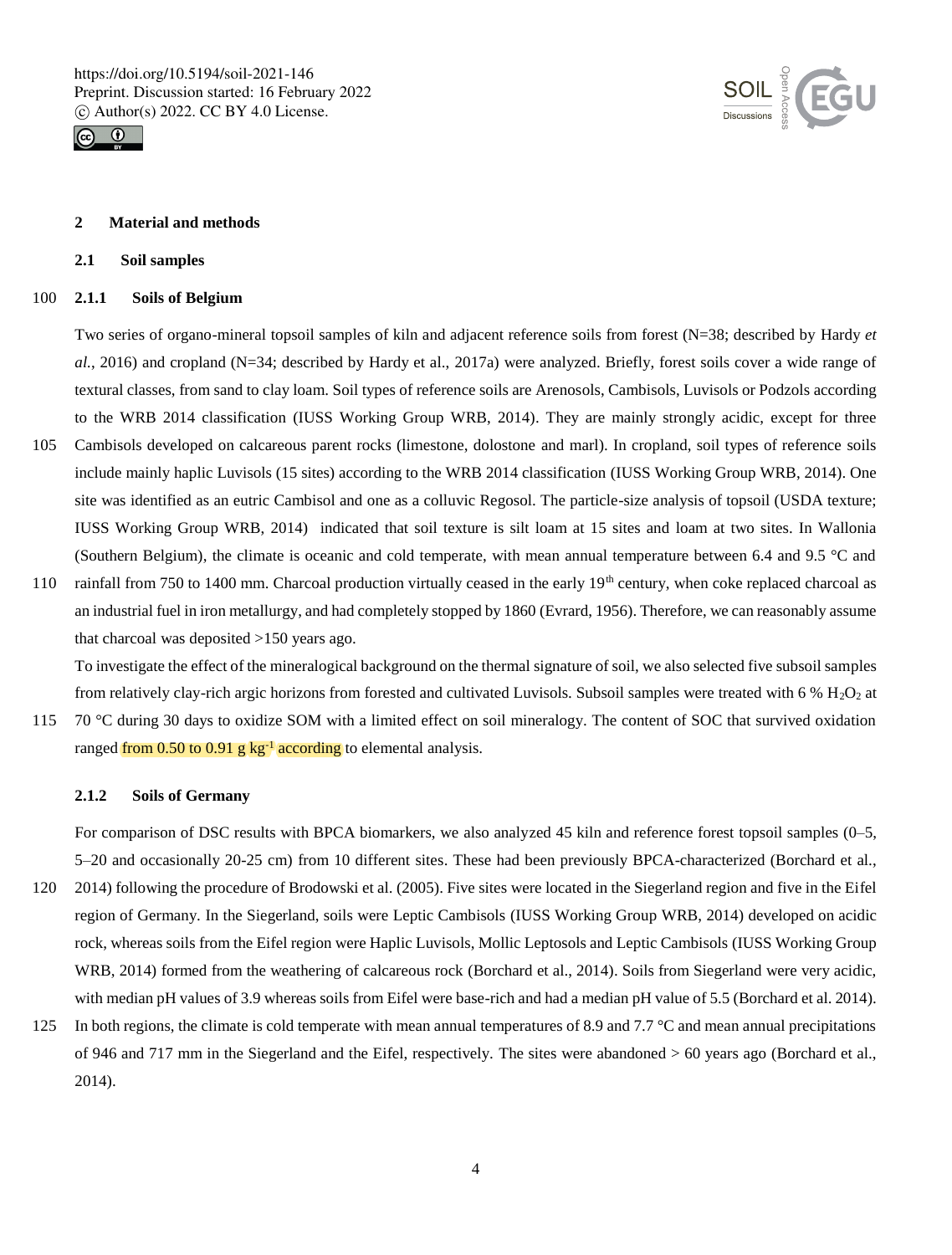



# **2.2 Sample preparation and carbon analysis**

All soils were air-dried at a maximum of 40 °C until constant weight was reached. They were then gently ground and sieved 130 to 2 mm. Before DSC and BPCA analyzes, the < 2 mm fraction of each soil was ground to powder with an oscillating rings crusher (samples from Belgium) or a ball mill (samples from Germany). The total content of C was determined by dry combustion, and corrected for inorganic C to obtain the total organic carbon (TOC) content, which includes uncharred SOC and charcoal-C. Previously to DSC analysis, samples exceeding 60 g kg<sup>-1</sup> of SOC were diluted with Al<sub>2</sub>O<sub>3</sub> and homogenized in a ball mill.

# 135 **2.3 Charcoal pieces**

For a selection of 20 sites from Wallonia, charcoal pieces were extracted from kiln soil in order to better constrain the thermal signature of charcoal in soil (Hardy et al., 2017b). Charcoal particles  $> 1$  mm were separated from about 2 kg of soil by way of wet sieving. The residue, containing charcoal particles, was rinsed abundantly with demineralized water and air dried. Charcoal pieces were separated from inorganic material by flotation in water, and then rinsed again several times with

140 demineralized water in a 500 ml beaker, until the water was clear. Plant residues were removed manually. Between 50 and > 400 charcoal pieces were collected for each site.

To compare thermal characteristics of aged charcoal to that of a charcoal that was never deposited in soil (referred to here as "fresh" charcoal), we also analyzed a birch charcoal that was produced in a traditional mound kiln in august 2012 (Hardy et al., 2016). Previously to analysis, charcoal particles were ground to a powder with an agate pestle and mortar. In total, 21

145 charcoal samples were analyzed.

#### **2.4 Differential scanning calorimetry analysis**

Soils and charcoals were analyzed by heat flux DSC with a DSC 100 (TA Instruments), which measures a temperature difference between the sample and an empty reference beside of it, subjected to the same heating program. A heat flow rate is calculated based on the voltage signal corresponding to the difference in temperature between the sample and the empty

150 reference (Plante et al., 2009). Between 15 and 25 mg of soil ground to powder were weighed into an aluminium pan and scanned under a flow of 50 ml min<sup>-1</sup> synthetic air from room temperature to 600 °C, at a heating rate of 10 °C min<sup>-1</sup> (Leifeld, 2007).

After subtraction of a linear baseline drawn between 150 °C and 600 °C, peak temperatures (°C), peak heights (W  $g^{-1}$ ), temperature  $\text{of}_2$  50 % heat release (T50) and total heat of reaction (J g<sup>-1</sup>) were measured for each DSC thermogram with the

155 Universal Analysis 2000 software (TA Instruments). Peak area (J  $g^{-1}$ ) was also measured for charcoal pieces, by vertical drop after identification of a minima between two peaks (Figure 1). From repeated measurements (n=6) on one sample, we estimated a 95 % confidence interval for each DSC characteristic that was systematically < 2 % of the measured value.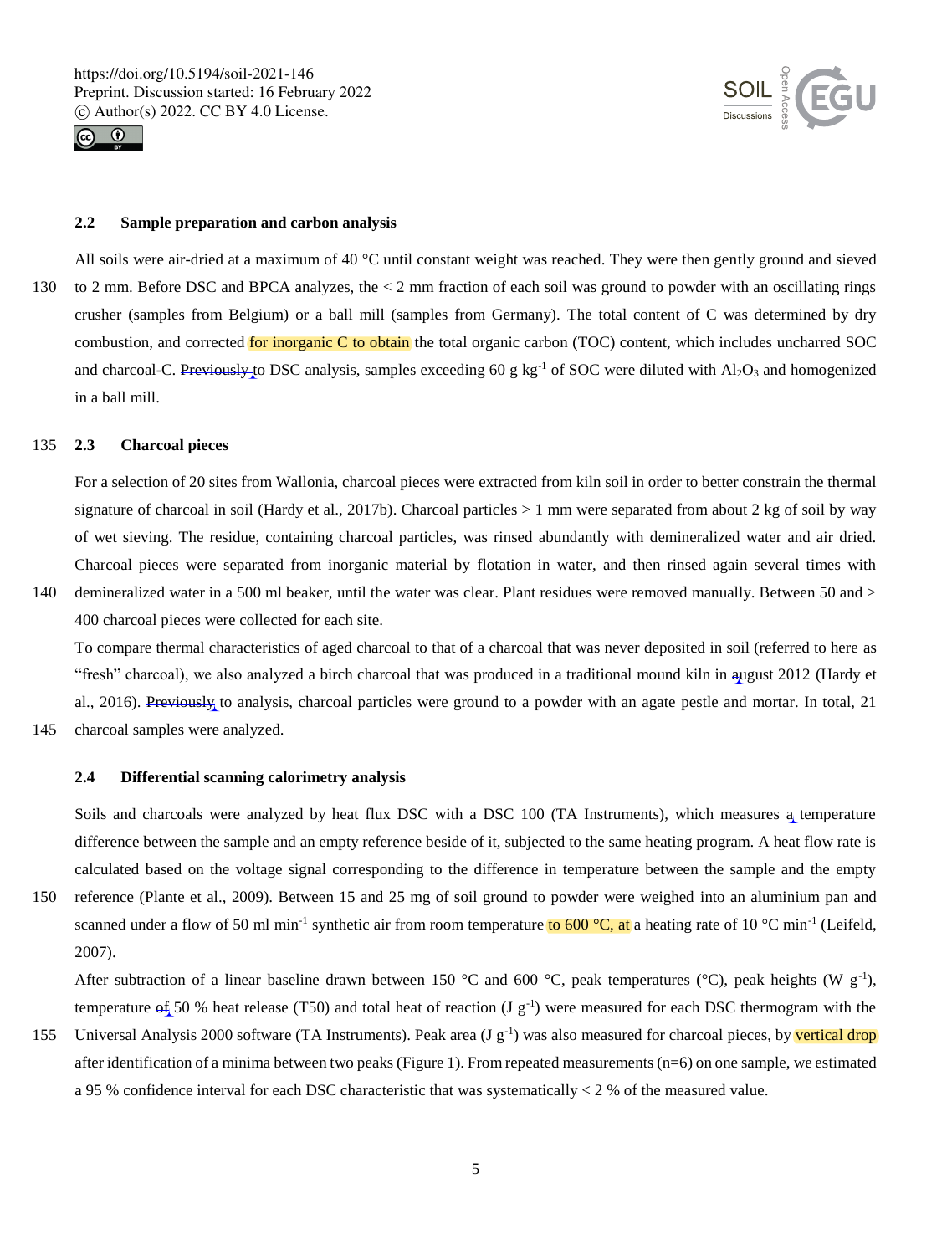



The content of charcoal-C was estimated from DSC thermograms by the method described by (Hardy et al., 2017a), based on the relative height of the peaks derived from the combustion of charcoal and of that from the combustion of uncharred SOM

160 (Leifeld, 2007). For acidic forest soils, only one peak was systematically discernable for charcoal and therefore used for quantification. Contrastingly, in cropland and Ca-rich forest soils, three peaks were clearly identifiable for charcoal and used for quantification. The relationship between thermal signature of charcoal and soil environmental conditions was attributed to the presence of abundant  $Ca^{2+}$  adsorbed to carboxylate groups at the surface of aged charcoal under neutral pH, which decreases the thermal resistance of the O-rich, aged fraction of charcoal (Hardy et al., 2017b).

#### 165 **2.4.1 Sensibility analysis**

To test the influence of the pattern of heat fluxes related to the combustion of charcoal on the estimation of charcoal-C content, we mathematically simulated soil-charcoal mixtures  $(n = 18)$  over a wide range of charcoal-C concentrations based on the DSC pattern of heat release from 9 pre-industrial charcoals from different kiln sites. Simulated mixtures were obtained by summing the thermogram of pure charcoals, at different doses, to the thermogram of a charcoal-free soil. By comparison of

170 predicted values with calculated values, we obtained a root mean square error (RMSE) of 1.39 % of the amount of charcoal-C added.

# **2.5 BPCA analyzes**

Previously to analysis, samples were dried at 40 ºC to a constant weight and sieved to 2 mm. Benzene polycarboxylic acids were extracted from the 45 soils of Germany as specific markers for BC in soil, according to the procedure of Brodowski et

175 al., (2005). An estimation of total BC content was obtained by multiplying total BPCA-C content by 2.27 (Brodowski et al., 2005).

#### **3 Results**

# **3.1 Thermal analysis of soils**

Independently from soil conditions, reference soils had a characteristic DSC pattern, with a main maximum between 300 and 180 330 °C, at 310.3±10.0 (mean±s.d.) °C on average for forest reference soils and at 319.2±3.7°C for cropland reference soils (Figure 2). This peak is asymmetrical and spreads systematically towards higher temperatures. A smaller peak was sometimes visible in the range of 400–450 °C, particularly in cropland reference soils (Figure 2).

Soils of pre-industrial charcoal kiln sites had a more variable signature. In addition to the signal in the 300–330  $\degree$ C range, they had from one to three additional exotherms of higher thermal stability (Figure 2). We observed two main types of DSC

185 signature for kiln soils. In the first category, (very) acidic forest soils were pooled (Figure 2a-d). These soils showed a characteristic main exotherm at 391.8±14.7 °C, and a small peak of higher thermal stability at around 494.8±19.2 °C that was not always clearly visible. The second category comprised calcareous forest soils (Figure 2e, f) and cropland soils (Figure 2g-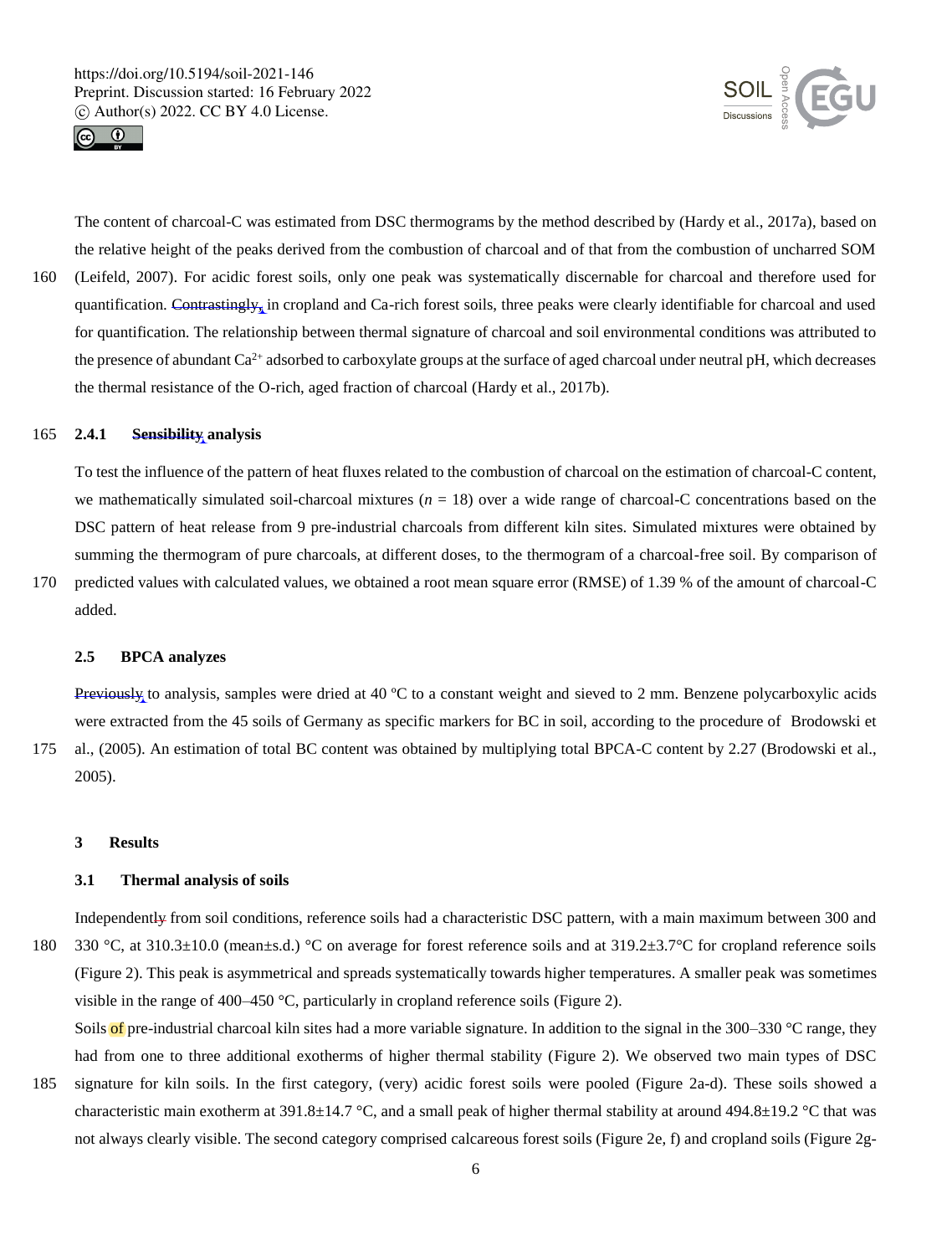



i). The main difference with the thermal pattern of forest soils from the first group was the presence of multiple peaks, with an exotherm at  $374.7\pm6.3^{\circ}$ C and another at  $422.6\pm2.7^{\circ}$ C in place of a unique peak at around 400 °C. Regardless of the presence 190 of charcoal, most thermograms had a small, sharp endotherm at about 575 °C.

- The deep Argic horizons that were  $H_2O_2$  treated and therefore contained almost no residual organic carbon (OC content < 0.91) g kg<sup>-1</sup>) recorded very limited heat fluxes by DSC analysis (Figure 3). In contrast to organo-mineral soils, no heat was released, and a small endotherm was even recorded between 350 and 600  $^{\circ}$ C, in addition to the same sharp endotherm at ~575 $^{\circ}$ C as observed in most soils. This result suggests that, for the soils of this study, soil minerals have minor effects on the DSC
- 195 signature. Accordingly, regression of total heat of reaction against SOC content provided a very high determination coefficient  $(R^2 \ge 0.97)$ , regardless of the dataset (Figure 4a-c), which highlighted the close relationship between heat released during DSC analysis and the combustion of soil organic materials. Small intercepts of the linear regressions might express some influence of the mineralogy on heat fluxes.

# **3.2 Thermal analysis of charcoals**

- 200 By superimposing the DSC thermogram of charcoal particles with that of the kiln soil from which particles were extracted, it appeared clearly that peaks recorded at temperature higher than 350 °C were related to the combustion of charcoal (Figure 5a). Nevertheless, as suggested by the variability of the thermal signature of kiln soils, the pattern of heat release of pre-industrial charcoals varied to some extent. From one to three main peaks were visible on the thermograms of pure charcoals (Figure 5b). The least stable peak (peak 1) showed the highest variability, with temperatures ranging from 360.5 to 415.6  $\degree$ C and an average
- 205 value of  $378.1 \pm 15.6$  °C (mean $\pm$ sd). Temperature of the second and third peaks was less variable, with average values of 424.4 $\pm$ 3.0 °C and 506.6 $\pm$ 9.2 °C, respectively.

The pattern of heat release of pre-industrial charcoals was also compared to that of one birch charcoal that was never aged in soil, produced in a traditional mound kiln in Dole (France), in august  $2012<sub>1</sub>$  It is interesting to note that fresh charcoal had a thermal signature very different from that of pre-industrial charcoals (Figure 5c). Fresh charcoal had a main peak at 477 °C

210 with a shoulder at 329 °C, which was lower in temperature than the temperature of the lowest maxima recorded in pre-industrial charcoals. Additionally, T50 of the fresh charcoal was 438°C as compared to that of pre-industrial charcoals ranging from 388 to 418 °C with average values of  $400.3 \pm 7.9$  °C.

## **3.3 Quantification of charcoal-C in soil with DSC and comparison with BPCA-C content**

Data describing the selection of 45 soil samples from Germany used for the methodological comparison between the 215 quantification of BC content by DSC and by BPCA molecular markers is presented in Appendix 1. By quantitative analysis of the DSC thermograms based on relative heights of peaks attributed to charcoal and uncharred SOM, we estimated a content of charcoal-C of 13.5 $\pm$ 7.8 g kg<sup>-1</sup> for kiln soils in cropland and 0.9 $\pm$ 0.7 g kg<sup>-1</sup> for respective reference soils. In forest, charcoal contents estimated with DSC were much higher, as the sites were never diluted laterally by tillage. Forest kiln soil samples of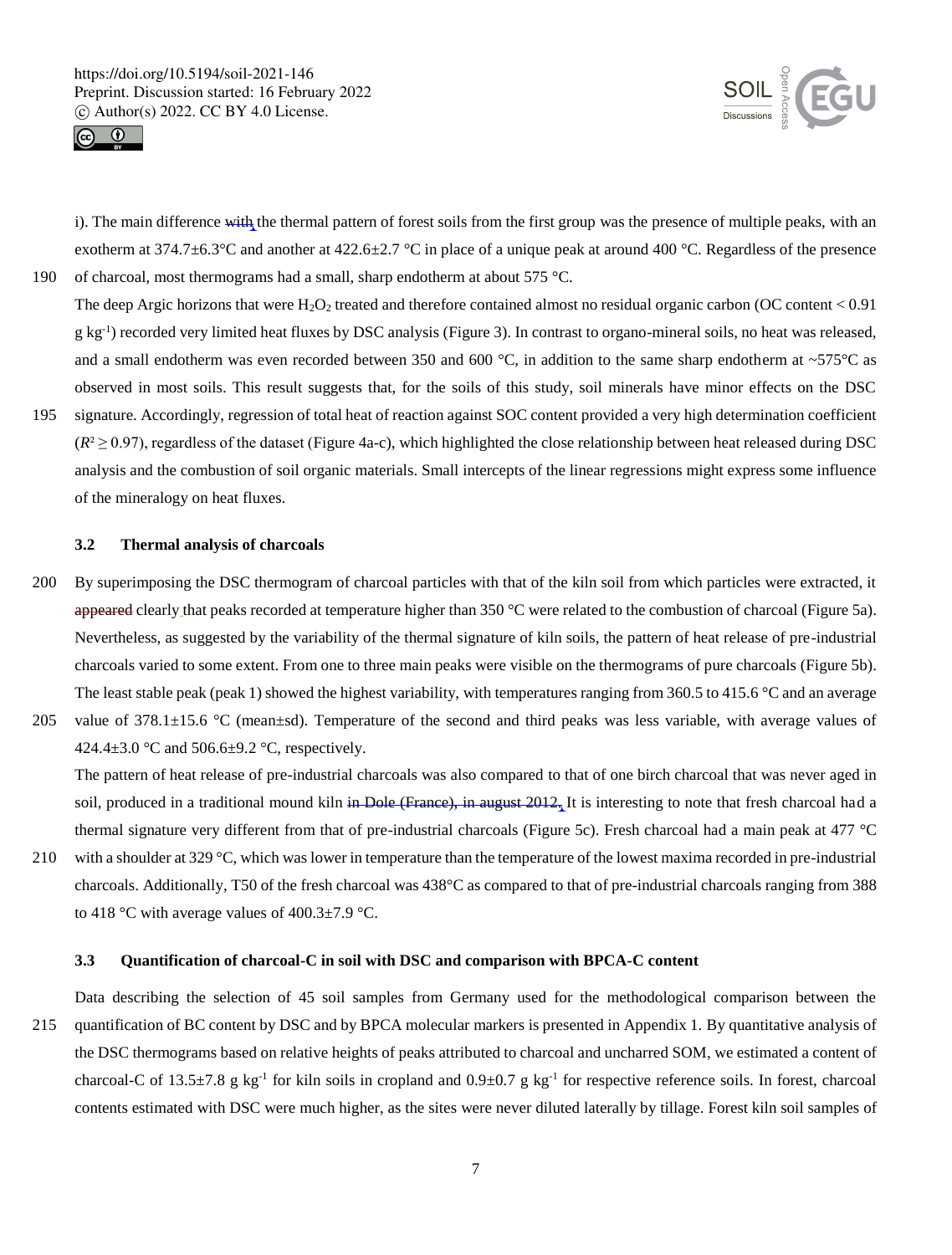



Wallonia contained 68.7 $\pm$ 35.3 g kg<sup>-1</sup> of charcoal-C on average and up to 173.2 g kg<sup>-1</sup> whereas in kiln soil samples from 220 Germany, charcoal-C content is  $79.7\pm68.9$  g kg<sup>-1</sup> on average and up to 199.7 g kg<sup>-1</sup>.

Thermal characteristics of soils from Germany were compared to their total BPCA-C content. We found a strong positive correlation (*r*=0.935) between T50 and the total amount of BPCA-C in soil (Figure 6). However, the BPCA-C content recovered for the forest kiln soils of Germany of  $13.2\pm10.8$  g kg<sup>-1</sup> was by far lower than the content of charcoal-C estimated 225 by DSC of 79.7 $\pm$ 68.9 g kg<sup>-1</sup>. After multiplication by the conversion factor of 2.27, total BC content estimated from BPCA was  $30.3\pm24.4$  g kg<sup>-1</sup>, which remains more than twice smaller than the content of charcoal-C estimated by DSC. Nevertheless, both variables were strongly correlated. A significant linear relationship between DSC-estimated charcoal-C content and the content of BPCA-C recovered from the soil was found, both expressed as a fraction of TOC content (Figure 7a) or in absolute terms (Figure 7b), with determination coefficients of 0.89 and 0.97, respectively. The slope of the regression lines (Figure 7a, b) 230 showed that the content charcoal-C estimated by BPCA-C differs by a factor of  $\epsilon$ . five as compared to the amount estimated

by DSC. Accordingly, the ratio BPCA-C:Charcoal-C was  $0.18\pm0.03$  on average.

**4 Discussion**

#### **4.1 Thermal analysis of soils**

- For the soils of this study, the strong correlation between total heat release measured by DSC and SOC content supports the 235 idea that the mineral background of soil had little effect on the shape of exotherms from the combustion of SOM. Therefore, in the present case exotherms can directly be related to reactions of combustion of organic components of soil. Nevertheless, in other soils the mineral background may interfere strongly with exotherms from SOM combustion. In addition to the inversion of quartz-α to quartz-β at 573 °C (visible on most thermograms of Figure 2), gibbsite, kaolinite and halloysite generate endotherms between 300 and 550 °C (Tan et al., 1986). These minerals, absent or present in relatively small amount 240 in temperate soils of this study, are expected to be present in large amount in many clay-rich tropical soils (Uehara and Gillman,
- 1981). Nevertheless, the direct measurement of  $CO<sub>2</sub>$  emissions by evolved gas analysis (EGA) rather than heat fluxes recorded by DSC, alone or in combination with TG, has the potential to get rid of interferences from soil minerals (Peltre et al., 2013) and to generalize the use of dynamic thermal analysis for the characterization and quantification of SOM pools.
- Thermal analysis of charcoal-rich kiln soils, adjacent reference soils and individual charcoals has highlighted that both charcoal 245 and uncharred SOM are composed of a continuum of materials. Reference soils are dominated by thermally labile uncharred SOM compounds that degrade at around 300–330 °C. Spreading of the thermograms towards higher temperatures (Figure 2) suggests that more stable compounds are also present in smaller amount. The degradation of SOM in the 300–350 °C range has been related to the decomposition of aliphatic C molecules, such as carbohydrates (Dell'Abate et al., 2002; Kucerík et al., 2004) and in the range of 400–450°C to the combustion of aromatic C (Satoh, 1984). Accordingly, Li et al. (2002) reported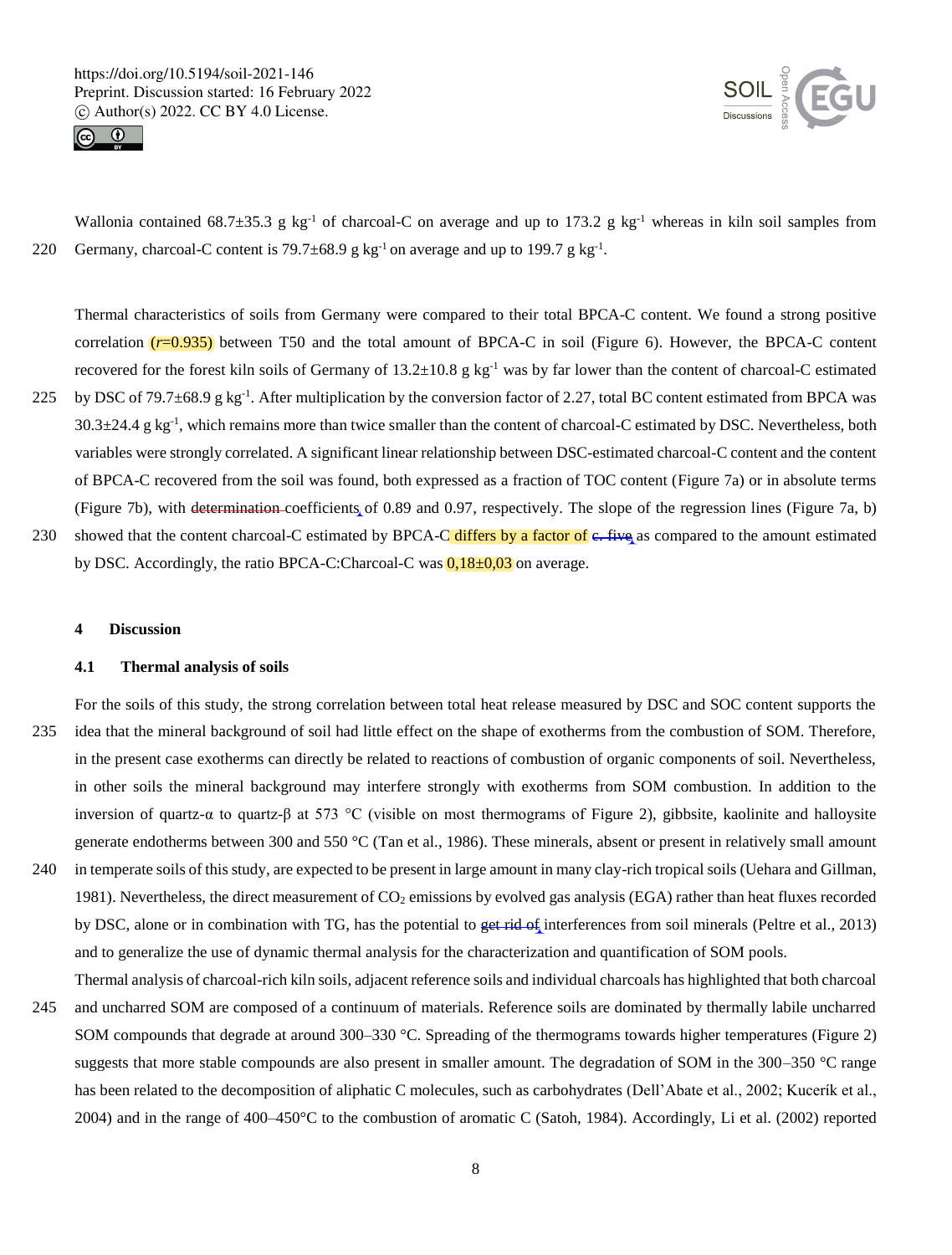



- 250 that thermal stability of lignin is higher than that of cellulose but depends on its structure. More recently, Sanderman and Grandy (2020) confirmed, by means of combining thermal analysis and analytical pyrolysis of molecules released in different thermal windows, that polysaccharides and lipids are thermally more labile, whereas higher temperature volatiles comprise phenols, aromatics, and N-containing compounds. Therefore, the pattern of heat release of reference soils suggests that they are composed mainly of aliphatic-C from microbial residues as well as cellulose- and hemi-cellulose-derived SOM, mixed to
- 255 a small amount of aromatic-C that decomposes at higher temperature. Small differences in the shape of the thermograms from cropland and forest reference soils probably result from a difference in the composition of SOM, possibly related to contrasting quality of organic matter inputs. Reference cropland soils systematically showed a small peak at ~400 °C, which corresponds to the temperature of the main peak attributed to charcoal in kiln soil. By visual inspection of bulk soils, black particles looking like charcoal were found in each of them. These particles might result from (i) contamination of charcoal from the kiln site or
- 260 (ii) burning that generally followed deforestation when land was converted from forest to agricultural land in the past (Hoyois, 1953). Moreover, plant residues left on the field after harvest were commonly burnt until the 1980s (personal communication of Joseph Dufey).

# **4.2 Thermal analysis of charcoals**

Properties and composition of charcoal are known to depend largely on conditions of production such as temperature and 265 heating rate that control the degree of aromaticity and crystallinity of chars (Keiluweit et al., 2010). Accordingly, the high thermal stability of BC has been attributed to its polycondensed aromatic structure (De la Rosa et al., 2008). A positive correlation between the content of aromatic-C estimated by <sup>13</sup>C NMR spectroscopy and the proportion of thermally refractory SOM was reported (Harvey et al., 2012; Leifeld, 2007). The thermal stability of aromatic compounds larger than that of aliphatic compounds or O- and H-rich C functionalities (Leifeld, 2007) is in line with the binding energy of C=C bonds (520 270 kJ/mol) higher than that of C-C, C-O or C-H bonds (350-412 kJ/mol) (Plante et al., 2009). Nevertheless, the degree of

- crystallinity might govern thermal resistance beyond aromaticity. Leifeld (2007) showed that hexane soot, charred wood and charred rice straw had the same aromaticity but different thermal stabilities. At comparable aromaticity, thermal resistance depends mainly on the degree of aromatic condensation of char (Harvey et al., 2012; Leifeld, 2007).
- 275 Leifeld (2007) proposed temperature of the thermally most stable peak as the most reliable feature to compare thermal stability of charcoal to that of other organic materials. He showed that thermal stability of pine wood charred under  $N_2$  increases with charring temperature, and recorded a complete loss of thermally labile compounds at 400 °C, in line with the process of aromatization of charcoal that occurs in the 280–400 °C range (Antal and Grønli, 2003; Bird et al., 2015). Leifeld (2007) also found that the most stable peak of charcoals and charred plant biomass had a temperature  $> 500$  °C. In contrast, fresh charcoal
- 280 of this study had a main maximum at 477  $\degree$ C and exhibited a signal in the low range of temperature (< 350  $\degree$ C). These discrepancies might be explained by (i) differences in the quality of charcoal and (ii) differences in the experimental parameters of the DSC analysis. Leifeld (2007) analyzed his samples with heating rate of  $20^{\circ}$ C min<sup>-1</sup> whereas in this study we used a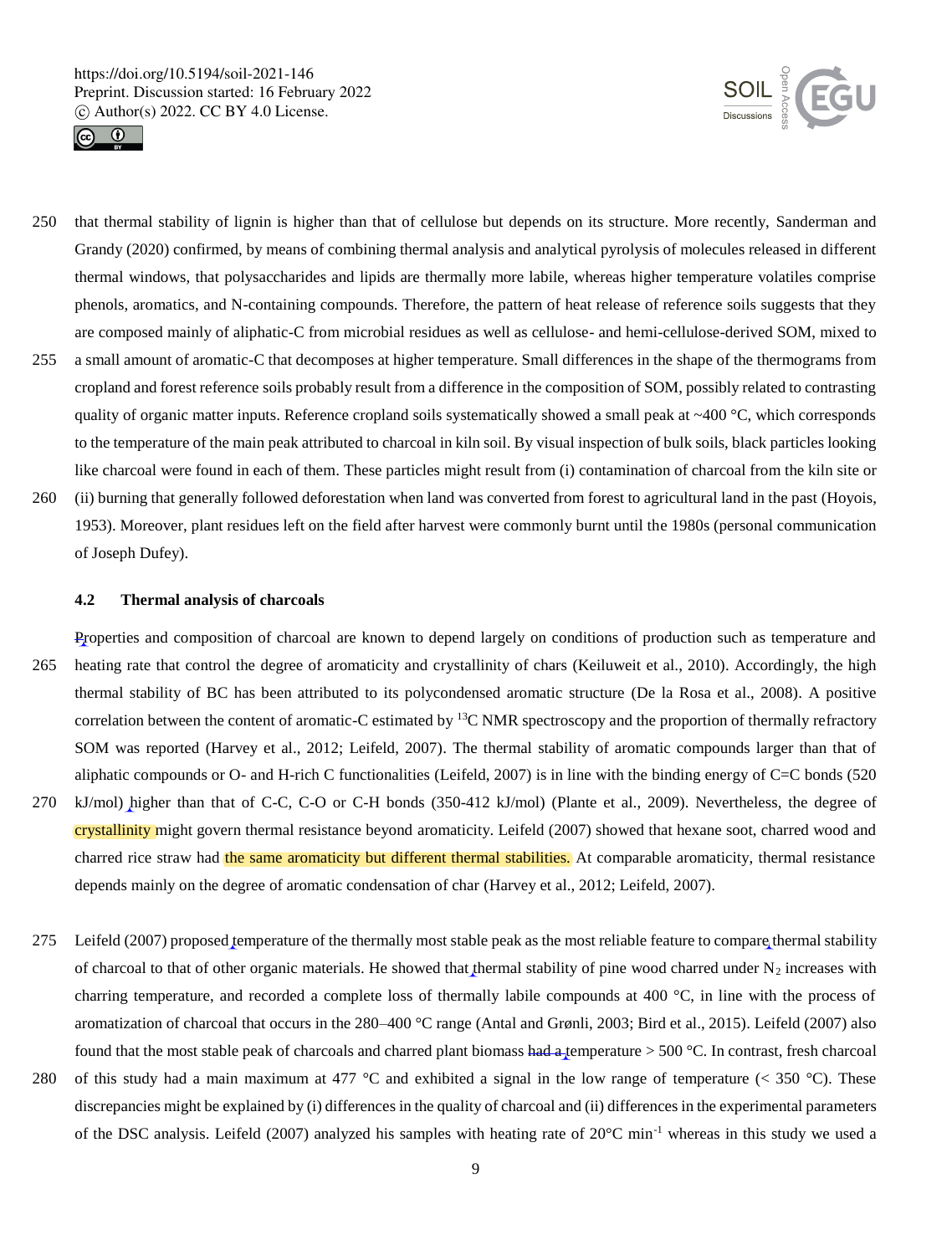



heating rate of 10°C min<sup>-1</sup>. Temperature of heat release is decreased by slower heating rates (Fernández et al., 2010; Leifeld, 2007), which can explain for the smaller temperature of the most stable peak measured for our fresh charcoal. On the other 285 hand, the survival of thermally labile compounds for charcoal produced in a traditional mound kiln suggests that temperature of charring was < 400°C. This is not surprising, as wood pyrolysis by the traditional mound kiln method is expected to reach a maximum of 400–450°C (Emrich, 1985), and that maximum temperature of pyrolysis varies within the mound according to the distance from the hearth. In contrast, no signal was recorded in the lower range of temperature  $($  350 °C) for pre-industrial charcoals. The presence of aliphatic C compounds, such as proteins and sugars, were detected in chars produced at low 290 temperature and related to the biological accessibility of chars (Fabbri et al., 2012). The amount of labile compounds decreased at higher temperature of pyrolysis (Fabbri et al., 2012). The disappearance of the thermally labile fraction for pre-industrial charcoals aged in soil suggests that this fraction was biologically reactive, probably made of residual incompletely transformed

stable fraction of charcoal and was completely degraded since the time of charcoal production, > 150 years ago. Accordingly, 295 the presence of a labile fraction in engineered biochars was found to contribute to early emissions of  $CO<sub>2</sub>$  after introduction to soil (Sagrilo et al., 2014).

organic molecules dominated by aliphatic C. Therefore, it was more subject to (a)biotic decomposition than the thermally

Interestingly, the thermal signature of fresh and aged charcoals is quite different. Aged charcoals are thermally less stable than fresh charcoals and generally have multiple exotherms in the 360–525 °C range. The main process in aging of charcoal is

- 300 oxygenation starting from the surface and propagating to the core of the particle (Lehmann et al., 2005). Charcoal was produced at relatively low temperature at kiln sites (400–450 °C; Emrich, 1985) and therefore may contain aliphatic-C and amorphous aromatic clusters of small size that would not be recovered as BC by the majority of existing BC quantification procedures. Moreover, physical, chemical and biological weathering occurring over time in soil are likely to have decreased the stability of charcoal (Ascough et al., 2011), creating H- and O-rich C functionalities (Cheng et al., 2008; Hardy et al., 2017b; Lehmann
- 305 et al., 2005) that have a decreased resistance to thermal oxidation. By relating thermal characteristics with elemental composition of charcoal, Hardy *et al.*, (2017b) highlighted that the O-rich fraction of charcoal had a specific thermal signature, corresponding to the peak of least thermal stability of charcoal (peak 1, Figure 5b). This is in line with the smaller binding energy of C-O bonds compared to C=C bonds of aromatic clusters in charcoal (Plante et al., 2009). As a result of weathering, the overall thermal stability of aged charcoals is smaller than that of fresh charcoal. Hardy *et al.* (2017b) also found that the
- 310 temperature of peak 1 was strongly negatively correlated to the content of Ca in charcoal. The most abundant O-rich functional groups in aged charcoals are carboxyl groups (Hardy et al., 2017b; Lehmann et al., 2005; Mao et al., 2012). These are known to have a strong affinity with  $Ca^{2+}$  (Kalinichev and Kirkpatrick, 2007). The presence of  $Ca^{2+}$  adsorbed to (poly-)carboxylate groups of charcoal might catalyze thermal decomposition by decreasing the binding energy of C-O bonds (e.g. Hu et al., 2018). Comparably, the presence of Al and Fe in the form of trivalent cations complexed to humic compounds of Podzols was shown
- 315 to alter thermal stability of SOM (Schnitzer et al., 1964). This highlights the importance of soil conditions on the thermal signature of BC, and, more generally, SOM.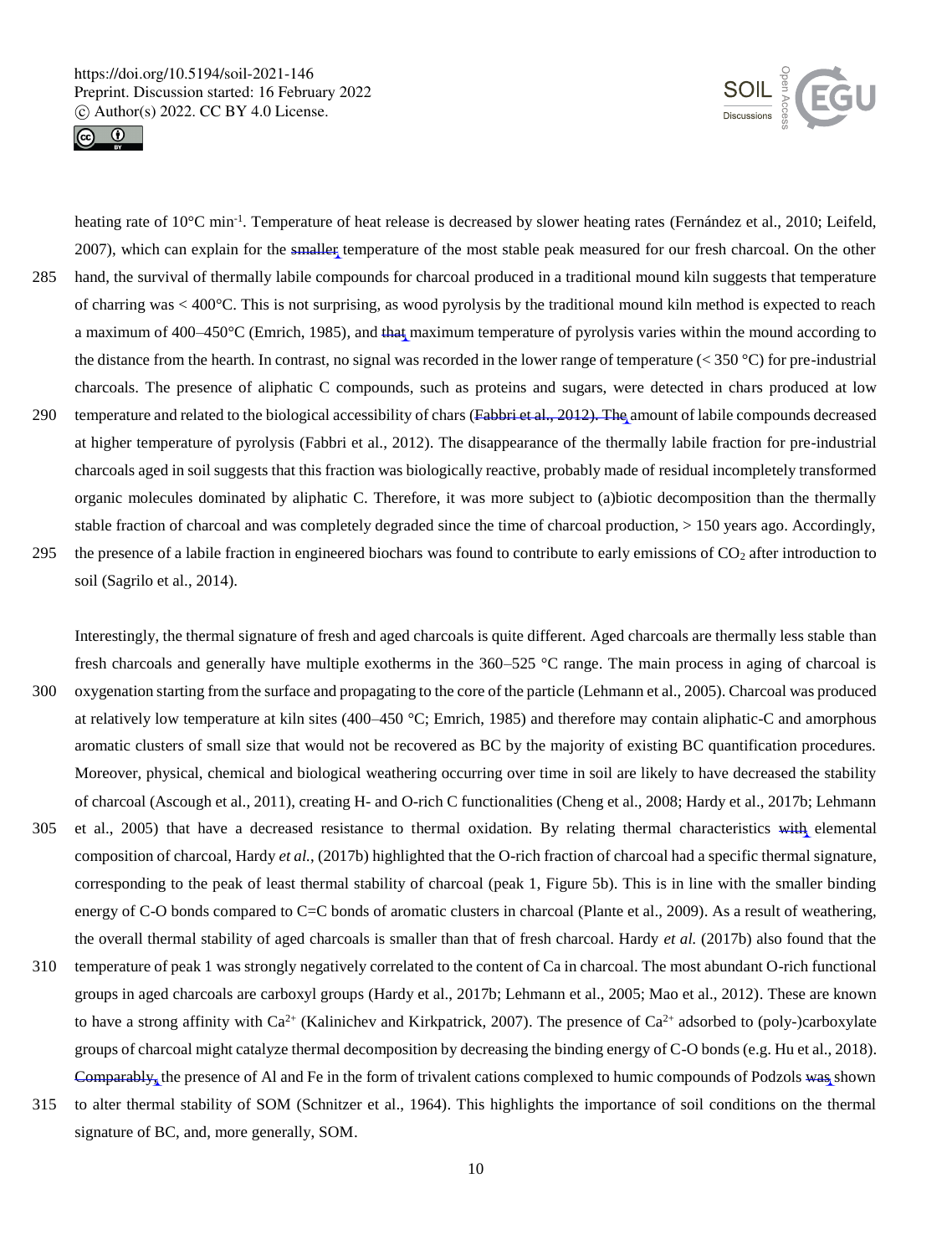



Transmission electron micrographs of modern and fossil charcoals have provided evidence of organized and disorganized domains in the matrix of charcoal (Cohen-Ofri et al., 2006). The degree of organization, or aromatic condensation (McBeath 320 and Smernik, 2009; Wiedemeier et al., 2015) refers to the size and arrangement of aromatic clusters in BC, which increases with temperature of pyrolysis > 350 °C, once the aromatization of BC is complete or close to (Keiluweit et al., 2010; McBeath et al., 2015). Bird et al. (2015) proposed the existence of three pools of different resistance (labile C, semi-labile aromatic C and stable aromatic polycyclic C) to explain the reactivity of BC. According to the conceptual model of Bird et al. (2015), labile C corresponds to the fraction of BC that is composed of minor pyrolysis products such as anhydrosugars and 325 methoxylated phenols, mineralizable on the (very) short-term; semi-labile aromatic C corresponds to aromatic C with a low degree of aromatic condensation; and stable aromatic polycyclic C to polycyclic aromatic clusters with a ring size  $> 7$ . Unfortunately, this view of charcoal stability made of three pools of distinct chemistry and reactivity cannot be directly translated to the presence of three exotherms measured for aged charcoals of this study. Indeed, fresh and aged charcoals of this study were produced at a comparable temperature of about 400 °C (and are hence supposed to be both dominated by 330 amorphous aromatic C). However, they have very contrasting DSC pattern of heat release. Therefore, we hypothesize that the thermal resistance of charcoal might rather be controlled by (1) the binding energy of C bonds, which is driven by both pyrolysis conditions (aromaticity and aromatic condensation) and the degree of weathering (oxygenation and hydrogenation)

As the reaction is partially surface-controlled, it is expected that highly weathered outer surfaces of aged charcoal oxidize 335 already at lower temperatures whereas the inner parts have no access to  $O_2$  despite the temperature being high enough for reaction. In contrast, an onion-shaped soot particle can only be oxidized layer by layer, and probably requires a higher activation energy to onset combustion. According to this view, the DSC peaks of contrasting thermal resistance found in aged charcoals might correspond to (i) C bonds that are weakened by the presence of O in their direct proximity (first peak, less thermally stable); (ii) aromatic C in clusters of small size that are partially weathered but that are not directly bound to oxygen

of charcoal; and (2) the accessibility to combustion of C moieties, or the activation energy necessary to initiate combustion.

340 (second peak); and (iii) unweathered aromatic C in clusters of large size (third peak, high thermal resistance). The process of aging of BC in the environment is still incompletely understood and is of prime importance to unravel the role that BC plays in geochemical cycles. In that sense, dynamic thermal analysis has the potential to offer rapid, inexpensive continuous information on the complete BC continuum related to the binding energy of C bonds, which can bring precious information on the degree of weathering of BC aged in soil.

## 345 **4.3 Quantification of charcoal-C by DSC: advantages and limitations.**

Thermal analysis of charcoal-rich kiln soils, adjacent reference soils and individual charcoals has highlighted that both charcoal and uncharred SOM are composed of a continuum of materials. These two continuums largely overlap, which stresses the issue of BC quantification in soil by continuous thermal analysis: the choice of a cut-off temperature to discriminate quantitatively between charcoal-C and uncharred SOC is not reliable. Therefore, the relative height of peaks attributed either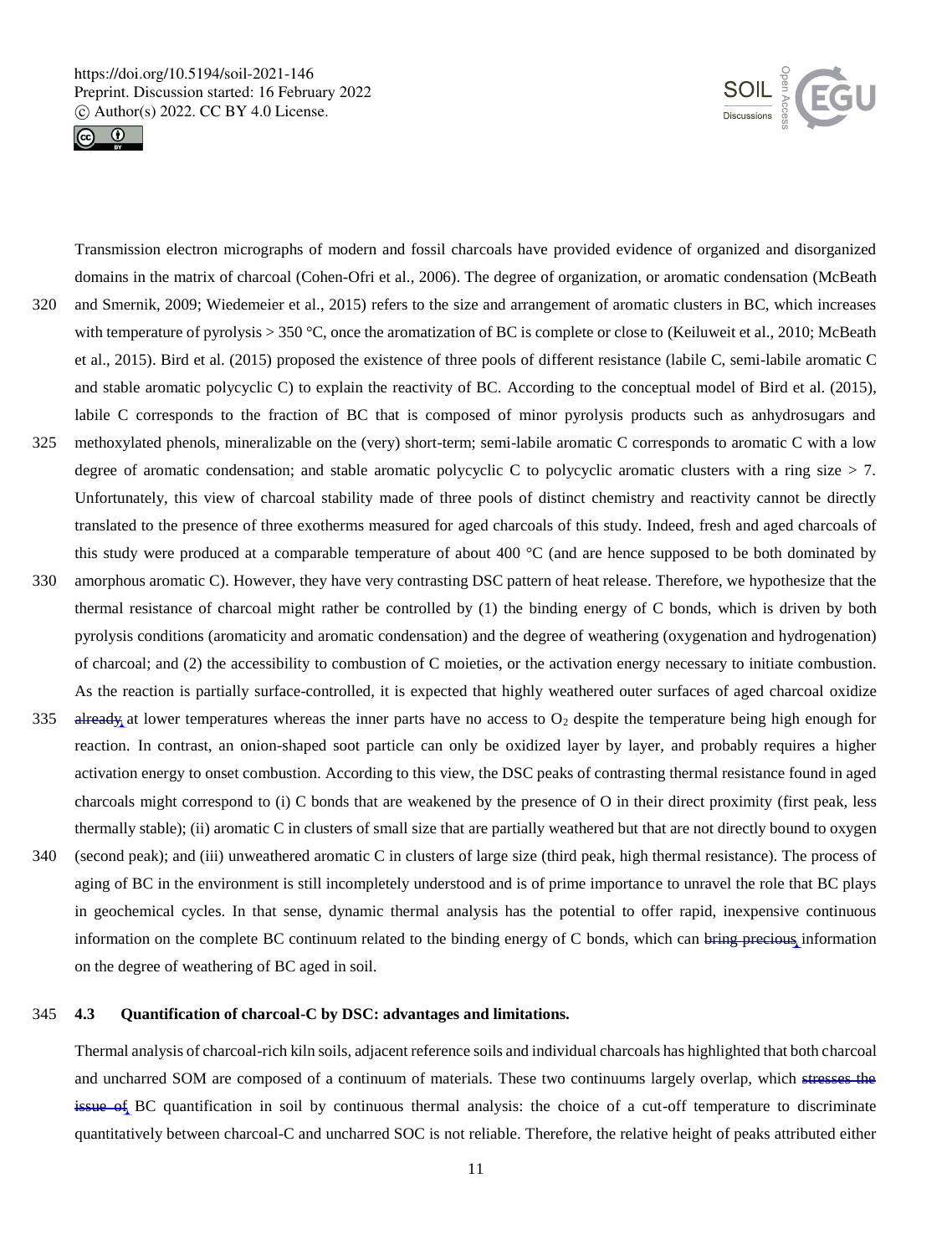



- 350 to charcoal or SOM were exploited here to quantify charcoal-C in the soil of pre-industrial kiln sites. For cropland soils, the DSC-derived content of charcoal-C stored in the topsoil of kiln sites correlated strongly (*r*=0.98) to the excess of OC (∆OC) accumulated in the kiln soil relative to adjacent reference soil, as shown by Hardy et al. (2017a). The slope of the relationship between the two variables is ~0.80, which indicates that ~80 % of ∆OC is charcoal-C. This is in agreement with the assumption that the increase of OC at kiln sites is mainly related to charcoal enrichment, and supports the view that the presence of aged 355 charcoal promoted the stabilization of a small amount of extra uncharred SOM (Burgeon et al., 2021; Hernandez-Soriano et
- al., 2015; Kerré et al., 2016; Liang et al., 2010). The consistency between estimates of charcoal-C content by DSC and ∆OC brings confidence about the reliability of our DSC quantification procedure. Although the relationship between BPCA-C and DSC-derived charcoal-C was strongly linear (Figure 7), the content of
- charcoal-C obtained by DSC was more than five times higher than the content of BPCA-C in soil. This result is in line with 360 the findings of Brodowski et al. (2005) who stated that BPCA-C may underestimate total charcoal-C content by a factor up to 4.5 or higher, either due to a complete digestion of the less condensed moieties of char or to an inaccessibility of the most refractory, condensed moieties (Brodowski et al., 2005; Glaser et al., 1998). This confirms, for CKS soils of this study, that the 2.27 multiplicative factor for the estimation of BC content from BPCA-C is over-conservative. Overall, this result reminds us that the quantitative interpretation of operationally-defined BC measurements, regardless of the method, must be done with
- 365 great caution and have an absolute value only if the recovery rate is controlled, which is practically very complicated for most field case studies. Another source of uncertainty comes from DSC, particularly because of the variability in the shape of soil thermograms according to mineralogy and SOM quality. The shape of thermograms from pre-industrial charcoals did not seem to have much effect on the estimates. Indeed, we obtained very accurate estimates  $(RMSE = 1.39\%)$  of charcoal-C content with our peak index for soil-charcoal mixtures numerically simulated from the thermograms of nine different pre-industrial
- 370 charcoals with different shapes. Nevertheless, we were unable to test how the variability of thermal properties of uncharred SOM affects the accuracy of the estimation because of the difficulty to find soils completely free of BC. This point should be addressed in the future by setting up a strong calibration and validation dataset by adding known amounts of charcoal to a variety of soils initially free of charcoal (or to artificial mixtures of minerals and SOM) as conducted by Hammes et al. (2007) or Roth et al. (2012) for other methods of BC quantification. To overcome the issue raised by the variability in both SOM and
- 375 BC depending on their composition and interactions with soil minerals, another way of improvement might come from peak decomposition of thermograms (Plante et al., 2005), as it is done for example with X-Ray photoelectron spectroscopy (XPS) spectra for atomic quantification. This approach would require to identify the thermal patterns associated to the different C moieties in SOM and BC and to model the shape of each associated exotherms in order to decompose the thermograms on a rational basis.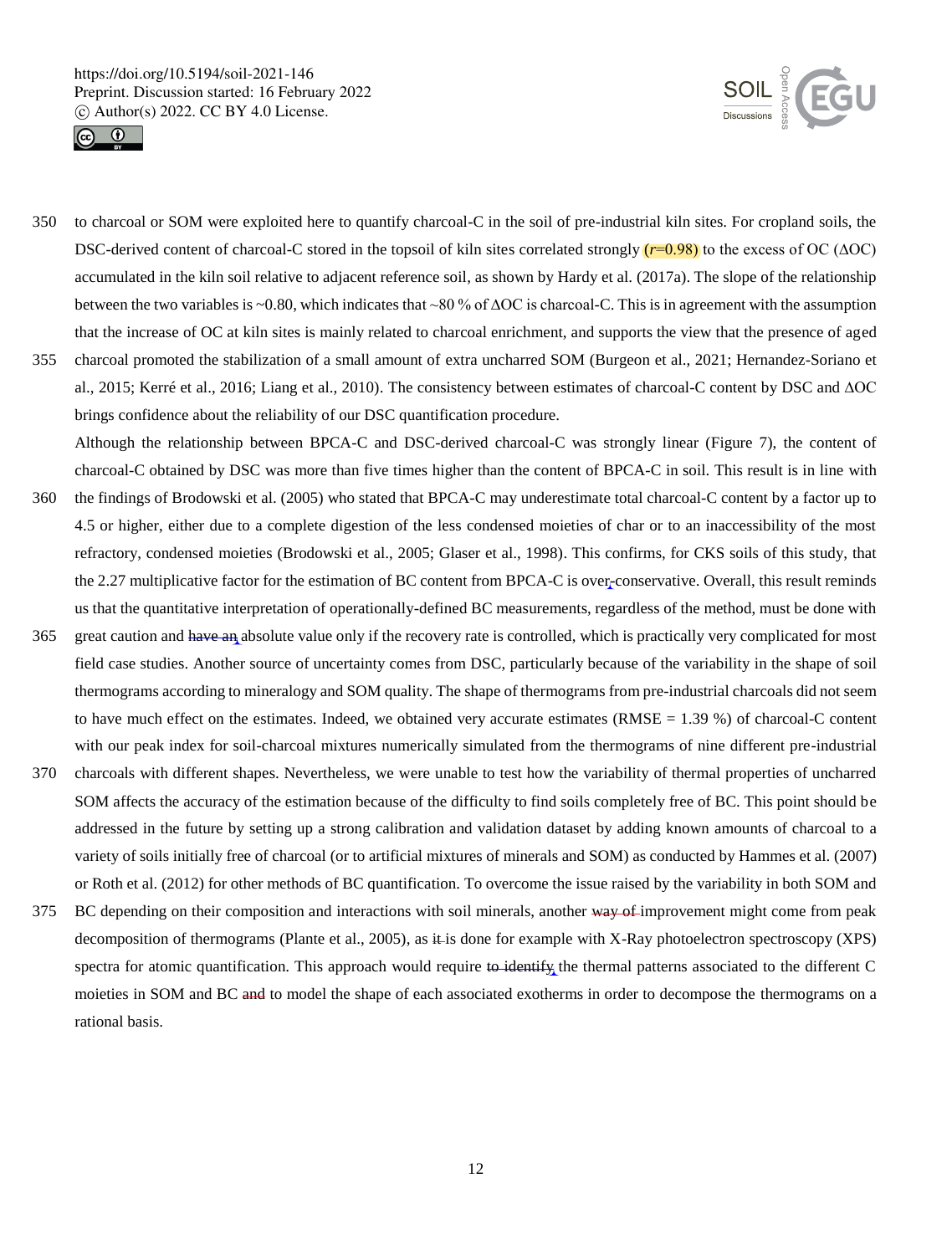



## 380 **5 Conclusion**

The main advantage of dynamic thermal analysis to characterize SOM comes from the fact that it provides a complete view of the continuum of organic materials present in soil. DSC analysis of the soil of pre-industrial charcoal kiln sites and adjacent charcoal-unaffected soils has stressed the complexity of BC quantification by highlighting that thermal properties of charcoal and uncharred SOM overlap to a large extent, invalidating the use of cut-off values for an accurate discrimination between

- 385 aged charcoal and SOM. Thermal analysis by DSC turned out to be a precious tool to identify and characterize charcoal in the soil, though. Aged charcoal was shown to have a characteristic thermal signature, overall remaining more thermally resistant than uncharred SOM despite the decrease in thermal resistance due to aging in soil. This thermal pattern was successfully used to quantify charcoal-C in cropland and forest soils. We found a strong linear relationship  $(R<sup>2</sup>=0.97)$  between DSC-derived charcoal-C content and BPCA-C content in the soils of this study, with BPCA-C representing about one fifth of DSC-derived
- 390 charcoal-C. Despite the successful use of DSC to quantify charcoal-C in the soils of this study, our approach based on peak height and position has no general character because of the high variability in the pattern of heat release of BC and SOM depending on its composition. An approach by peak decomposition might help to overcome this issue, whereas the use of EGA rather than DSC has the potential to get rid of the interference of soil minerals with exotherms from SOM combustion. Overall, we believe that the potential of dynamic thermal analysis to characterize and quantify soil organic materials is largely under-
- 395 exploited despite providing rapidly and at low cost information on the whole range of organic materials present in soil. In the perspective of amending soil with biochar at large scale to mitigate climate change, dynamic thermal analysis might be a precious tool to assess biochar stability prior to application and to trace quantitatively and qualitatively its evolution in soil.

#### **6 Acknowledgements**

Funds were provided by the General Directorate for Agriculture, Natural Resources and Environment - Public Service of 400 Wallonia, Belgium - and the Fonds Spéciaux de Recherche (FSR)–Université catholique de Louvain, Belgium. We thank Alain Plante from the University of Pennsylvania for TG, DSC and EGA preliminary tests made on a selection of samples and Robin Giger and Roman Hüppi from the Agroscope of Zürich for their indispensable help for DSC and elemental analyzes. BPCA analyzes were part of a study funded by the German Federal Institute for Geosciences and Natural Resources (BGR).

## **7 Appendices**

405 Appendix 1. SOC content, PLFA-C content and DSC-derived charcoal-C content for the selection of 45 soil samples from Germany.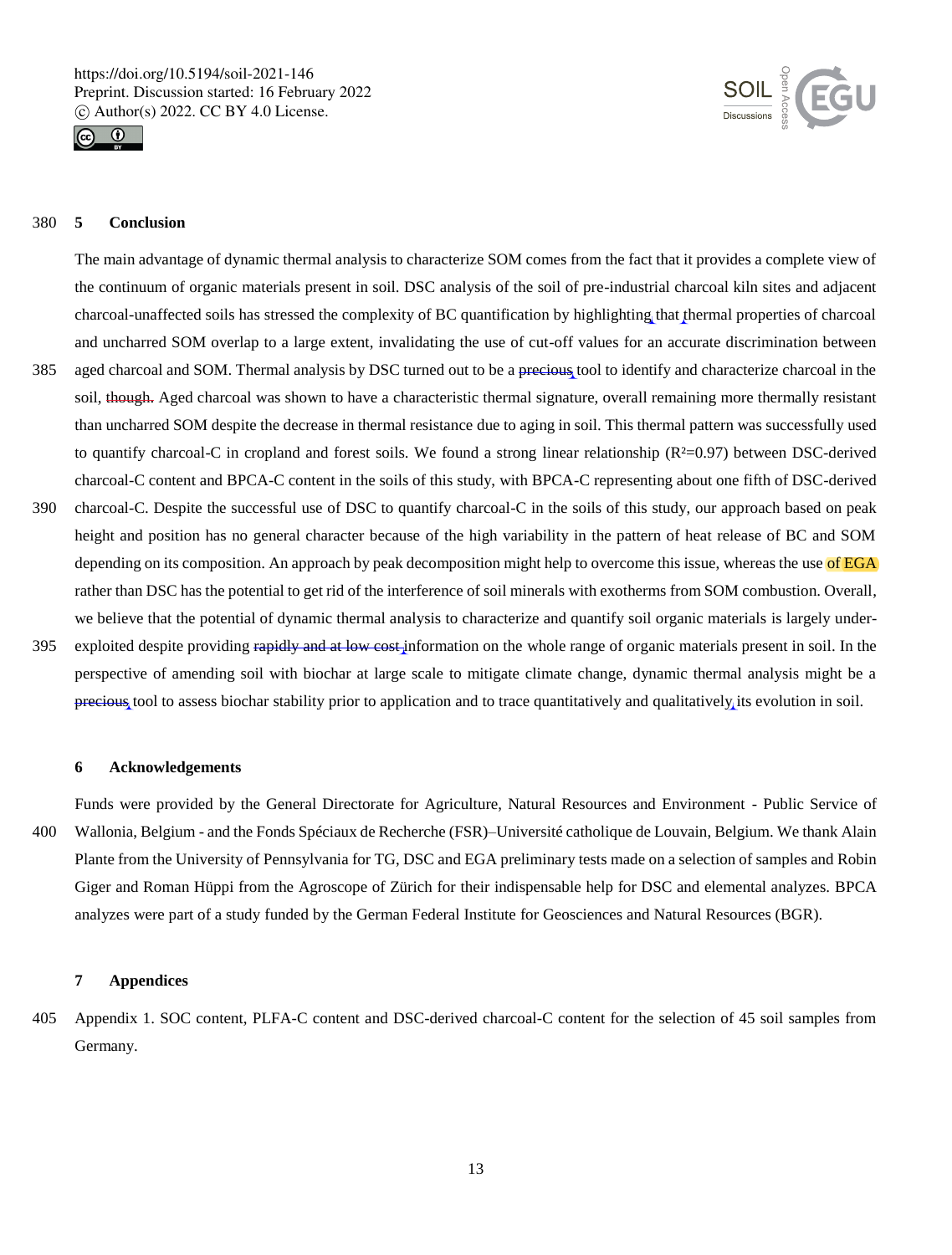



## **8 Author contributions**

BH characterized soil samples from Belgium and NB characterized soil samples from Germany. BH & JL ran DSC analyzes, made the calculations from the DSC graphs and interpreted DSC data. NB ran BPCA analyzes for the selection of samples 410 from Germany. BH drafted the text revised by JL and NB.

#### **9 Competing interests**

Authors declare no conflict of interest

#### **10 References**

Antal, M. J. and Grønli, M.: The Art, Science, and Technology of Charcoal Production †, Ind. Eng. Chem. Res., 42(8), 1619–

415 1640, doi:10.1021/ie0207919, 2003.

Ascough, P. L., Bird, M. I., Francis, S. M., Thornton, B., Midwood, A. J., Scott, A. C. and Apperley, D.: Variability in oxidative degradation of charcoal: Influence of production conditions and environmental exposure, Geochim. Cosmochim. Acta, 75(9), 2361–2378, doi:10.1016/j.gca.2011.02.002, 2011.

Bird, M. I., Wynn, J. G., Saiz, G., Wurster, C. M. and McBeath, A.: The Pyrogenic Carbon Cycle, Annu. Rev. Earth Planet.

- 420 Sci., 43(February), 273–298, doi:10.1146/annurev-earth-060614-105038, 2015. Borchard, N., Ladd, B., Eschemann, S., Hegenberg, D., Möseler, B. M. and Amelung, W.: Black carbon and soil properties at historical charcoal production sites in Germany, Geoderma, 232–234, 236–242, doi:10.1016/j.geoderma.2014.05.007, 2014. Brodowski, S., Rodionov, A., Haumaier, L., Glaser, B. and Amelung, W.: Revised black carbon assessment using benzene polycarboxylic acids, Org. Geochem., 36(9), 1299–1310, doi:10.1016/j.orggeochem.2005.03.011, 2005.
- 425 Burgeon, V., Fouché, J., Leifeld, J., Chenu, C. and Cornélis, J. T.: Organo-mineral associations largely contribute to the stabilization of century-old pyrogenic organic matter in cropland soils, Geoderma, 388(July 2020), doi:10.1016/j.geoderma.2020.114841, 2021.

Cheng, C.-H., Lehmann, J. and Engelhard, M. H.: Natural oxidation of black carbon in soils: Changes in molecular form and surface charge along a climosequence, Geochim. Cosmochim. Acta, 72(6), 1598–1610, doi:10.1016/j.gca.2008.01.010, 2008.

430 Cohen-Ofri, I., Weiner, L., Boaretto, E., Mintz, G. and Weiner, S.: Modern and fossil charcoal: aspects of structure and diagenesis, J. Archaeol. Sci., 33(3), 428–439, doi:10.1016/j.jas.2005.08.008, 2006. Czimczik, C. I. and Masiello, C. A.: Controls on black carbon storage in soils, Global Biogeochem. Cycles, 21, GB3005, doi:10.1029/2006GB002798, 2007.

Dehkordi, R. H., Burgeon, V., Fouche, J., Gomez, E. P., Cornelis, J. T., Nguyen, F., Denis, A. and Meersmans, J.: Using UAV

435 collected RGB and multispectral images to evaluate winter wheat performance across a site characterized by century-old biochar patches in Belgium, Remote Sens., 12(15), doi:10.3390/RS12152504, 2020.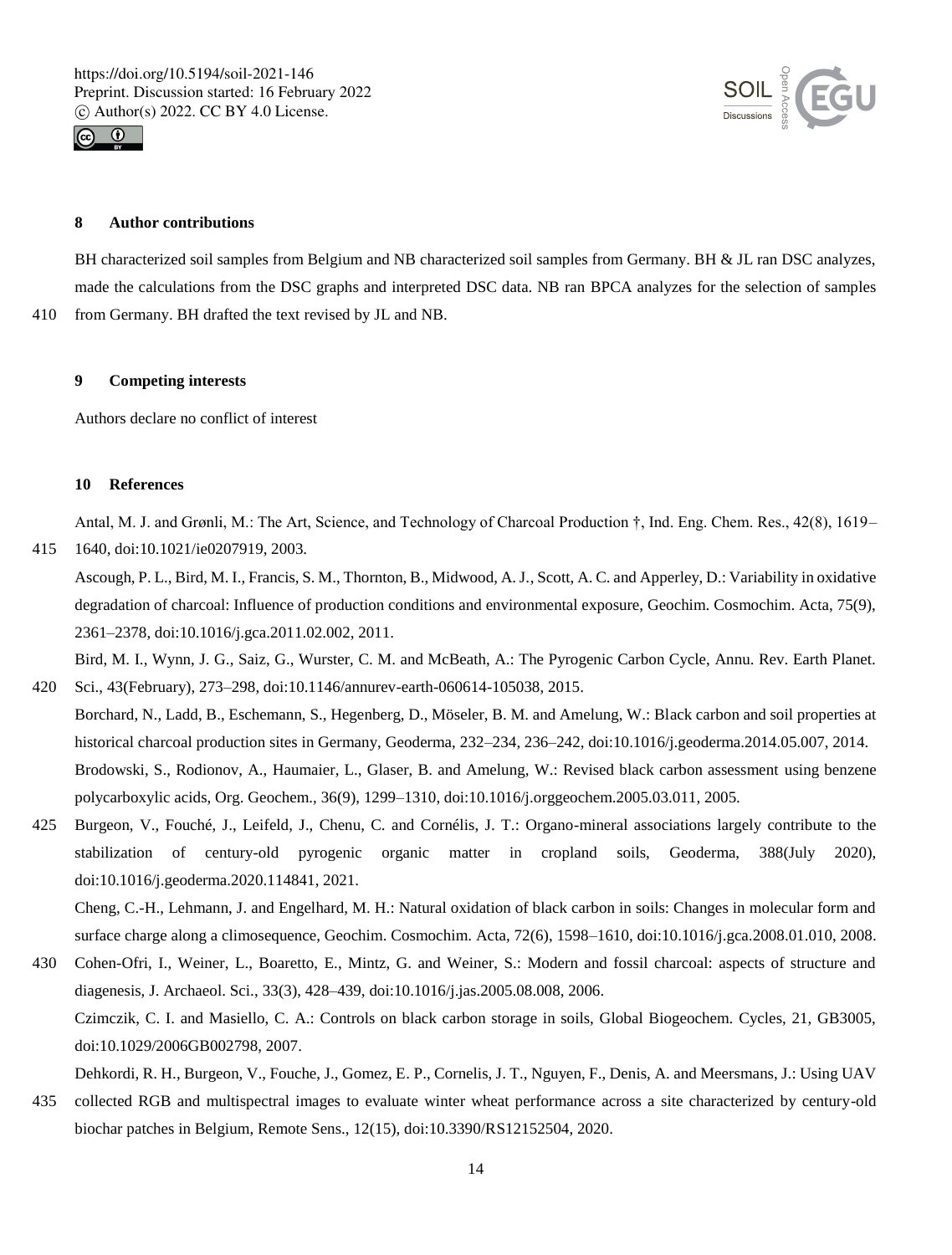



Dell'Abate, M. T., Benedetti, A., Trinchera, A. and Dazzi, C.: Humic substances along the profile of two Typic Haploxerert, Geoderma, 107(3–4), 281–296, doi:10.1016/S0016-7061(01)00153-7, 2002.

Elmquist, M., Gustafsson, O. and Andersson, P.: Quantification of sedimentary black carbon using the chemothermal oxidation 440 method : an evaluation of ex situ pretreatments and standard additions approaches, Limnol. Oceanogr. Methods, 2, 417–427, 2004.

Emrich, W.: Handbook of Charcoal Making, D. Reidel Publishing Company, Dordrecht, The Netherlands., 1985. Evrard, R.: Forges anciennes., Editions Solédi, Liège, Belgium., 1956.

Fabbri, D., Torri, C. and Spokas, K. A.: Analytical pyrolysis of synthetic chars derived from biomass with potential agronomic 445 application (biochar). Relationships with impacts on microbial carbon dioxide production, J. Anal. Appl. Pyrolysis, 93, 77– 84, doi:10.1016/j.jaap.2011.09.012, 2012.

Fernández, J. M., Plante, A. F., Leifeld, J. and Rasmussen, C.: Methodological considerations for using thermal analysis in the characterization of soil organic matter, J. Therm. Anal. Calorim., 104(1), 389–398, doi:10.1007/s10973-010-1145-6, 2010. Forbes, M. S., Raison, R. J. and Skjemstad, J. O.: Formation, transformation and transport of black carbon (charcoal) in

- 450 terrestrial and aquatic ecosystems, Sci. Total Environ., 370(1), 190–206, doi:10.1016/j.scitotenv.2006.06.007, 2006. Glaser, B. and Birk, J. J.: State of the scientific knowledge on properties and genesis of Anthropogenic Dark Earths in Central Amazonia (terra preta de Índio), Geochim. Cosmochim. Acta, 82, 39–51, doi:10.1016/j.gca.2010.11.029, 2012. Glaser, B., Haumaier, L., Guggenberger, G. and Zech, W.: Black carbon in soils : the use of benzenecarboxylic acids as specific markers, Org. Geochem., 29(4), 811–819, 1998.
- 455 Glaser, B., Haumaier, L., Guggenberger, G. and Zech, W.: The "Terra Preta" phenomenon: a model for sustainable agriculture in the humid tropics, Naturwissenschaften, 88(1), 37–41, doi:10.1007/s001140000193, 2001. Glaser, B., Lehmann, J. and Zech, W.: Ameliorating physical and chemical properties of highly weathered soils in the tropics with charcoal - a review, Biol. Fertil. Soils, 35(4), 219–230, doi:10.1007/s00374-002-0466-4, 2002. Goldberg, E. D.: Black carbon in the environment, John Wiley & Sons, New York., 1985.
- 460 Gustafsson, Ö., Bucheli, T. D., Kukulska, Z., Andersson, M., Largeau, C., Rouzaud, J. N., Reddy, C. M. and Eglinton, T. I.: Evaluation of a protocol for the quantification of black carbon in sediments., Global Biogeochem. Cycles, 15, 881–890, 2001. Hammes, K., Schmidt, M. W. I., Smernik, R. J., Currie, L. A., Ball, W. P., Nguyen, T. H., Louchouarn, P., Houel, S., Gustafsson, Ö., Elmquist, M., Cornelissen, G., Skjemstad, J. O., Masiello, C. a., Song, J., Peng, P., Mitra, S., Dunn, J. C., Hatcher, P. G., Hockaday, W. C., Smith, D. M., Hartkopf-Fröder, C., Böhmer, A., Lüer, B., Huebert, B. J., Amelung, W.,
- 465 Brodowski, S., Huang, L., Zhang, W., Gschwend, P. M., Flores-Cervantes, D. X., Largeau, C., Rouzaud, J.-N., Rumpel, C., Guggenberger, G., Kaiser, K., Rodionov, A., Gonzalez-Vila, F. J., Gonzalez-Perez, J. a., de la Rosa, J. M., Manning, D. a. C., López-Capél, E. and Ding, L.: Comparison of quantification methods to measure fire-derived (black/elemental) carbon in soils and sediments using reference materials from soil, water, sediment and the atmosphere, Global Biogeochem. Cycles, 21(3), GB3016, doi:10.1029/2006GB002914, 2007.
- 470 Hardy, B., Cornelis, J.-T., Houben, D., Lambert, R. and Dufey, J. E.: The effect of pre-industrial charcoal kilns on chemical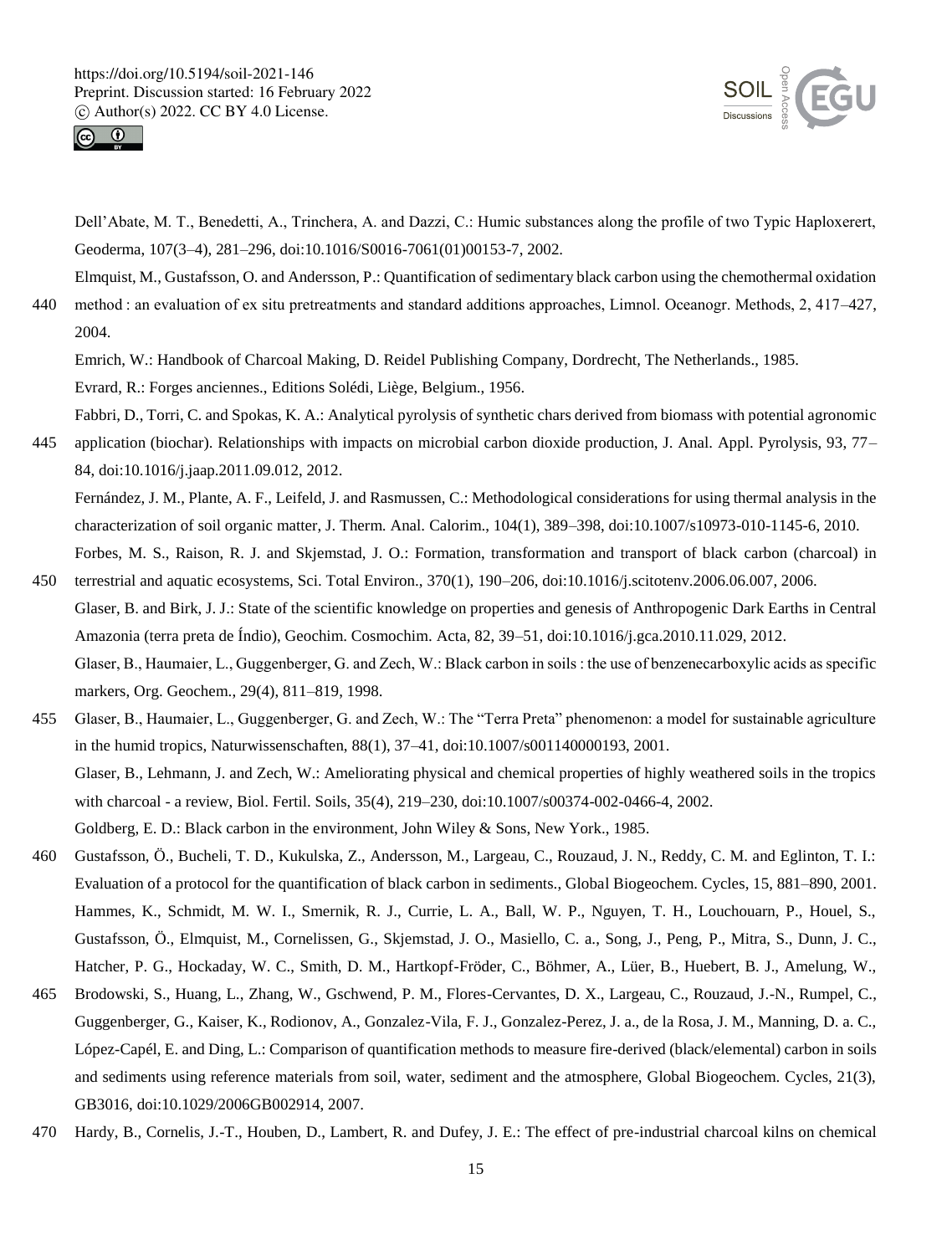



properties of forest soil of Wallonia, Belgium, Eur. J. Soil Sci., 67, 206–216, doi:10.1111/ejss.12324, 2016.

Hardy, B., Cornelis, J.-T., Houben, D., Leifeld, J., Lambert, R. and Dufey, J.: Evaluation of the long-term effect of biochar on properties of temperate agricultural soil at pre-industrial charcoal kiln sites in Wallonia, Belgium, Eur. J. Soil Sci., 68, 80–89, doi:10.1111/ejss.12395, 2017a.

475 Hardy, B., Leifeld, J., Knicker, H., Dufey, J. E., Deforce, K. and Cornélis, J. T.: Long term change in chemical properties of preindustrial charcoal particles aged in forest and agricultural temperate soil, Org. Geochem., 107, 33–45, doi:10.1016/j.orggeochem.2017.02.008, 2017b.

Harvey, O. R., Kuo, L.-J., Zimmerman, A. R., Louchouarn, P., Amonette, J. E. and Herbert, B. E.: An index-based approach to assessing recalcitrance and soil carbon sequestration potential of engineered black carbons (biochars)., Environ. Sci.

- 480 Technol., 46(3), 1415–21, doi:10.1021/es2040398, 2012. Hernandez-Soriano, M. C., Kerré, B., Goos, P., Hardy, B., Dufey, J. and Smolders, E.: Long-term effect of biochar on the stabilization of recent carbon: soils with historical inputs of charcoal, GCB Bioenergy, 1–11, doi:10.1111/gcbb.12250, 2015. Hirsch, F., Schneider, A., Bauriegel, A., Raab, A. and Raab, T.: Formation, classification, and properties of soils at two relict charcoal hearth sites in Brandenburg, Germany, Front. Environ. Sci., 6(SEP), doi:10.3389/fenvs.2018.00094, 2018.
- 485 Hoyois, G.: L'Ardenne et l'Ardennais. L'Evolution Economique et Sociale d'une région. Tome 2., Bruxelles-Paris: Éditions universitaires; Gembloux: J.Duculot, imprimeur-éditeur., 1953.

Hu, Y., Wang, Z., Cheng, X., Liu, M. and Ma, C.: Effects of catalysts on combustion characteristics and kinetics of coal-char blends, IOP Conf. Ser. Earth Environ. Sci., 133(1), doi:10.1088/1755-1315/133/1/012023, 2018.

IUSS Working Group WRB: World reference base for soil resources 2014. International soil classification system for naming 490 soils and creating legends for soil maps. World Soil Resources Reports  $N^{\circ}$  106., Food and Agriculture Organization of the United Nations, Rome, Italy., 2014.

Kalinichev, A. G. and Kirkpatrick, R. J.: Molecular dynamics simulation of cationic complexation with natural organic matter, Eur. J. Soil Sci., 58(4), 909–917, doi:10.1111/j.1365-2389.2007.00929.x, 2007.

Kappenberg, A., Bläsing, M., Lehndorff, E. and Amelung, W.: Black carbon assessment using benzene polycarboxylic acids: 495 Limitations for organic-rich matrices, Org. Geochem., 94, 47–51, doi:doi:http://dx.doi.org/10.1016/j.orggeochem, 2016.

Keiluweit, M., Nico, P. S., Johnson, M. G. and Kleber, M.: Dynamic molecular structure of plant biomass-derived black carbon (biochar)., Environ. Sci. Technol., 44(4), 1247–53, doi:10.1021/es9031419, 2010. Kerré, B., Bravo, C. T., Leifeld, J., Cornelissen, G. and Smolders, E.: Historical soil amendment with charcoal increases

sequestration of non-charcoal carbon : a comparison among methods of black carbon quantification, Eur. J. Soil Sci., 67, 324– 500 331, doi:10.1111/ejss.12338, 2016.

Kerré, B., Willaert, B. and Smolders, E.: Lower residue decomposition in historically charcoal-enriched soils is related to increased adsorption of organic matter, Soil Biol. Biochem., 104, 1–7, doi:10.1016/j.soilbio.2016.10.007, 2017. Knicker, H.: Pyrogenic organic matter in soil: Its origin and occurrence, its chemistry and survival in soil environments, Quat.

Int., 243(2), 251–263, doi:10.1016/j.quaint.2011.02.037, 2011.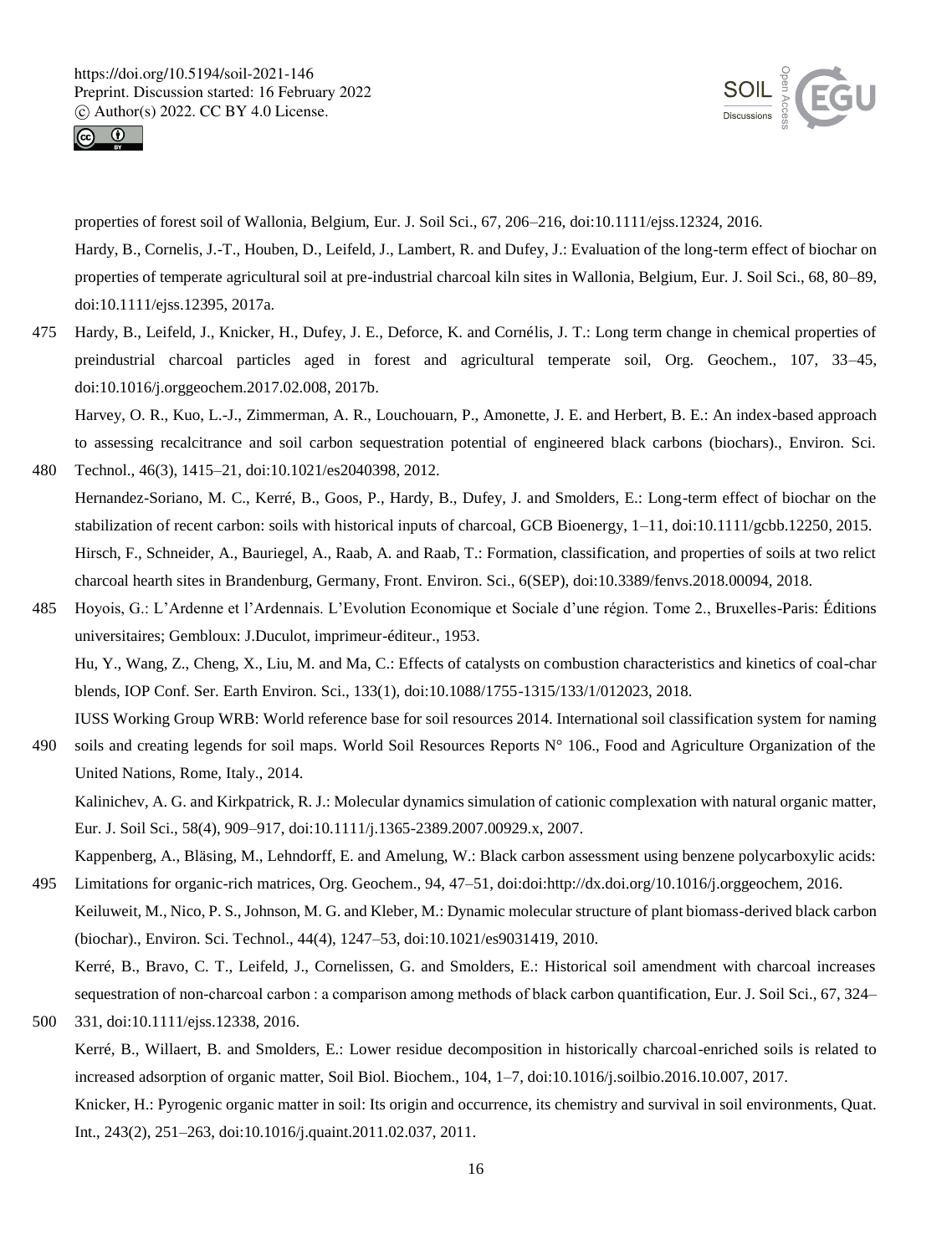



505 Kucerík, J., Kovár, J. and Pekar, M.: Thermoanalytical investigation of lignite humic acids fractions, J. Therm. Anal. Calorim., 76(1), 55–65, doi:10.1023/B:JTAN.0000027803.24266.48, 2004. De la Rosa, J. M., Knicker, H., López-Capel, E., Manning, D. A. C., González-Perez, J. A. and González-Vila, F. J.: Direct Detection of Black Carbon in Soils by Py-GC/MS, Carbon-13 NMR Spectroscopy and Thermogravimetric Techniques, Soil

Sci. Soc. Am. J., 72(1), 258, doi:10.2136/sssaj2007.0031, 2008.

- 510 Laird, D. A.: The charcoal vision: a win-win-win scenario for simultaneously producing bioenergy, permanently sequestering carbon, while improving soil and water quality, Agron. J., 100(1), 178–181, doi:10.2134/agronj2007.0161, 2008. Lasota, J., Błońska, E., Babiak, T., Piaszczyk, W., Stępniewska, H., Jankowiak, R., Boroń, P. and Lenart-Boroń, A.: Effect of Charcoal on the Properties, Enzyme Activities and Microbial Diversity of Temperate Pine Forest Soils, Forests, 12(11), 1488, doi:10.3390/f12111488, 2021.
- 515 Lehmann, J.: Bio-energy in the black, Front. Ecol. Environ., 5(7), 381–387, 2007. Lehmann, J., Liang, B., Solomon, D., Lerotic, M., Luizão, F., Kinyangi, J., Schäfer, T., Wirick, S. and Jacobsen, C.: Nearedge X-ray absorption fine structure (NEXAFS) spectroscopy for mapping nano-scale distribution of organic carbon forms in soil: Application to black carbon particles, Global Biogeochem. Cycles, 19, GB1013, doi:10.1029/2004GB002435, 2005. Leifeld, J.: Thermal stability of black carbon characterised by oxidative differential scanning calorimetry, Org. Geochem.,
- 520 38(1), 112–127, doi:10.1016/j.orggeochem.2006.08.004, 2007. Leifeld, J., Heiling, M. and Hajdas, I.: Age and thermal stability of particulate organic matter fractions indicate the presence of black carbon in soil, Radiocarbon, 57, 99–107, doi:10.2458/azu, 2015. Leifeld, J., Alewell, C., Bader, C., Krüger, J. P., Mueller, C. W., Sommer, M., Steffens, M. and Szidat, S.: Pyrogenic Carbon Contributes Substantially to Carbon Storage in Intact and Degraded Northern Peatlands, L. Degrad. Dev., 29(7), 2082–2091,

```
525 doi:10.1002/ldr.2812, 2018.
```
Li, J., Li, B. and Zhang, X. C.: Comparative studies of thermal degradation between Larch lignin and Manchurian Ash lignin., Polym. Degrad. Stab., 78, 279– 285, 2002.

Liang, B., Lehmann, J., Sohi, S. P., Thies, J. E., O'Neill, B., Trujillo, L., Gaunt, J., Solomon, D., Grossman, J., Neves, E. G. and Luizão, F. J.: Black carbon affects the cycling of non-black carbon in soil, Org. Geochem., 41(2), 206–213, 530 doi:10.1016/j.orggeochem.2009.09.007, 2010.

Mao, J.-D., Johnson, R. L., Lehmann, J., Olk, D. C., Neves, E. G., Thompson, M. L. and Schmidt-Rohr, K.: Abundant and stable char residues in soils: implications for soil fertility and carbon sequestration., Environ. Sci. Technol., 46(17), 9571–6, doi:10.1021/es301107c, 2012.

Masiello, C. A.: New directions in black carbon organic geochemistry, Mar. Chem., 92(1–4), 201–213, 535 doi:10.1016/j.marchem.2004.06.043, 2004.

Mastrolonardo, G., Calderaro, C., Cocozza, C., Hardy, B., Dufey, J. and Cornelis, J. T.: Long-term effect of charcoal accumulation in hearth soils on tree growth and nutrient cycling, Front. Environ. Sci., 7(APR), 1–15, doi:10.3389/fenvs.2019.00051, 2019.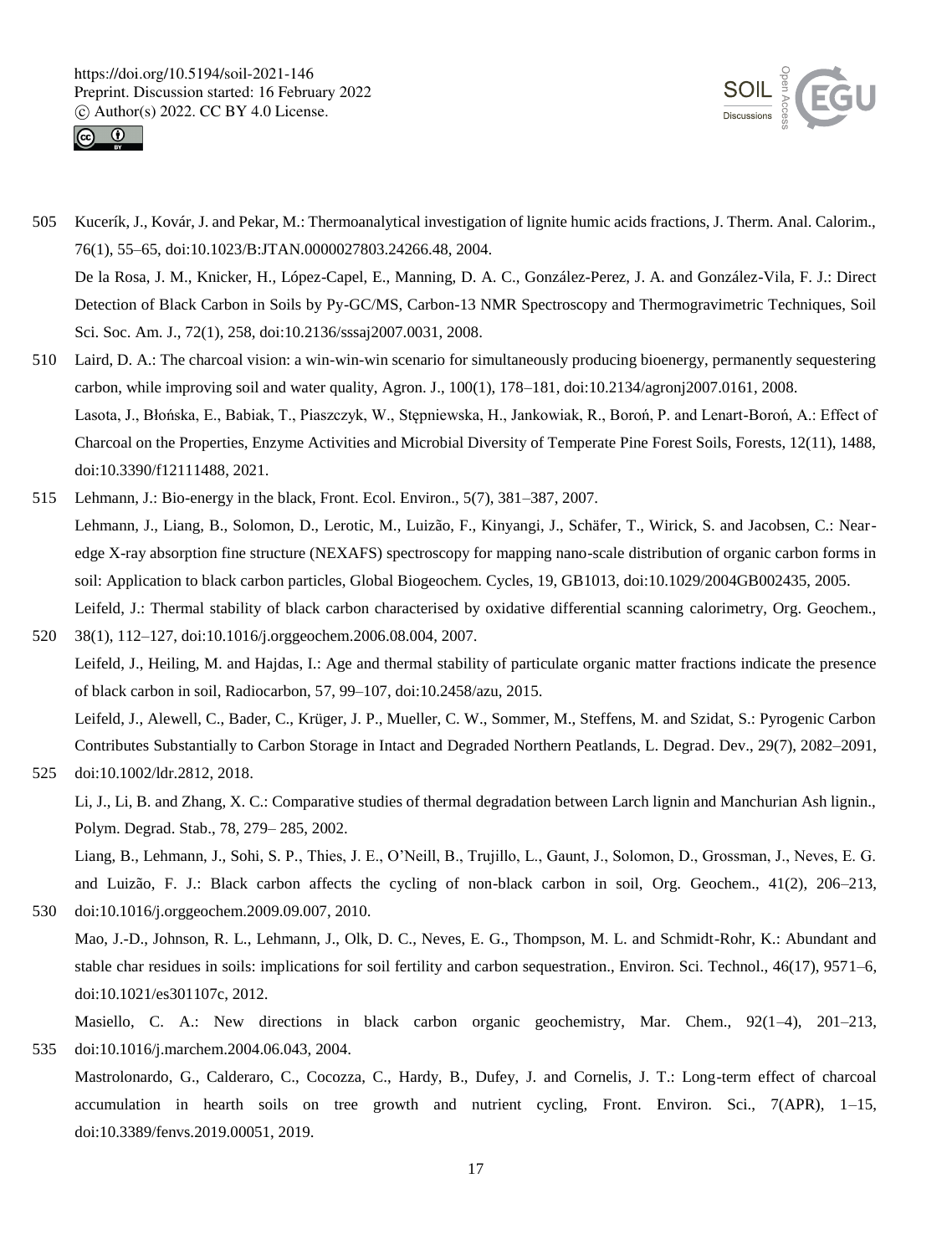



McBeath, A. V. and Smernik, R. J.: Variation in the degree of aromatic condensation of chars, Org. Geochem., 40(12), 1161– 540 1168, doi:10.1016/j.orggeochem.2009.09.006, 2009.

McBeath, A. V., Wurster, C. M. and Bird, M. I.: Influence of feedstock properties and pyrolysis conditions on biochar carbon stability as determined by hydrogen pyrolysis, Biomass and Bioenergy, 73, 155–173, doi:10.1016/j.biombioe.2014.12.022, 2015.

Mukherjee, S. and Kumar, M.: Cycling of black carbon and black nitrogen in the hydro-geosphere: Insights on the paradigm, 545 pathway, and processes, Sci. Total Environ., 770, 144711, doi:https://doi.org/10.1016/j.scitotenv.2020.144711., 2021.

Nguyen, T. H., Brown, R. a and Ball, W. P.: An evaluation of thermal resistance as a measure of black carbon content in diesel soot, wood char, and sediment, Org. Geochem., 35(3), 217–234, doi:10.1016/j.orggeochem.2003.09.005, 2004.

Peltre, C., Fernández, J. M., Craine, J. M. and Plante, A. F.: Relationships between Biological and Thermal Indices of Soil Organic Matter Stability Differ with Soil Organic Carbon Level, Soil Sci. Soc. Am. J., 77(6), 2020, 550 doi:10.2136/sssaj2013.02.0081, 2013.

Plante, a. F., Pernes, M. and Chenu, C.: Changes in clay-associated organic matter quality in a C depletion sequence as measured by differential thermal analyses, Geoderma, 129(3–4), 186–199, doi:10.1016/j.geoderma.2004.12.043, 2005.

Plante, A. F., Fernández, J. M. and Leifeld, J.: Application of thermal analysis techniques in soil science, Geoderma, 153(1– 2), 1–10, doi:10.1016/j.geoderma.2009.08.016, 2009.

555 Plante, A. F., Fernández, J. M., Haddix, M. L., Steinweg, J. M. and Conant, R. T.: Biological, chemical and thermal indices of soil organic matter stability in four grassland soils, Soil Biol. Biochem., 43(5), 1051–1058, doi:10.1016/j.soilbio.2011.01.024, 2011.

Plante, A. F., Beaupré, S. R., Roberts, M. L. and Baisden, T.: Distribution of Radiocarbon Ages in Soil Organic Matter by Thermal Fractionation, Radiocarbon, 55(2), 1077–1083, doi:10.1017/s0033822200058215, 2013.

560 Pollet, S., Chabert, A., Burgeon, V., Cornélis, J.-T., Fouché, J., Gers, C., Hardy, B. and Pey, B.: Limited effects of centuryold biochar on taxonomic and functional diversities of collembolan communities across land-uses, Soil Biol. Biochem., 164(June 2021), 108484, doi:10.1016/j.soilbio.2021.108484, 2022.

Preston, C. M. and Schmidt, M. W. I.: Black (pyrogenic) carbon: a synthesis of current knowledge and uncertainties with special consideration of boreal regions, Biogeosciences, 3(4), 397–420, doi:10.5194/bg-3-397-2006, 2006.

565 Reisser, M., Purves, R. S., Schmidt, M. W. I. and Abiven, S.: Pyrogenic Carbon in Soils: A Literature-Based Inventory and a Global Estimation of Its Content in Soil Organic Carbon and Stocks, Front. Earth Sci., 4(August), 1–14, doi:10.3389/feart.2016.00080, 2016.

Roth, P. J., Lehndorff, E., Brodowski, S., Bornemann, L., Sanchez-García, L., Gustafsson, Ö. and Amelung, W.: Differentiation of charcoal, soot and diagenetic carbon in soil: Method comparison and perspectives, Org. Geochem., 46, 66– 570 75, doi:10.1016/j.orggeochem.2012.01.012, 2012.

Sagrilo, E., Jeffery, S., Hoffland, E. and Kuyper, T. W.: Emission of CO2 from biochar-amended soils and implications for soil organic carbon, GCB Bioenergy, 7, 1294–1304, doi:10.1111/gcbb.12234, 2014.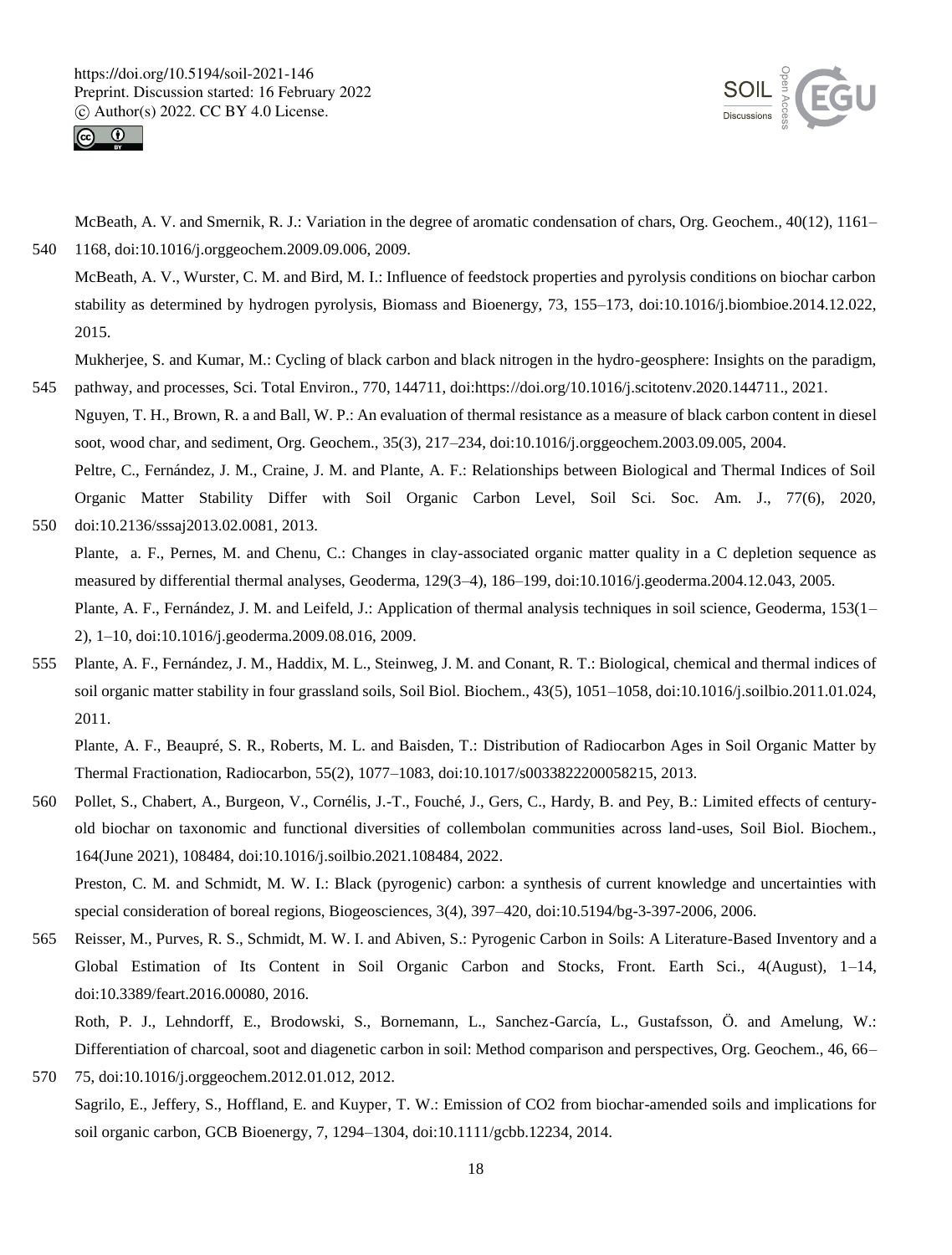



Sanderman, J. and Grandy, A. S.: Ramped thermal analysis for isolating biologically meaningful soil organic matter fractions with distinct residence times, Soil, 6(1), 131–144, doi:10.5194/soil-6-131-2020, 2020.

575 Santín, C., Doerr, S. H., Kane, E. S., Masiello, C. a., Ohlson, M., de la Rosa, J. M., Preston, C. M. and Dittmar, T.: Towards a global assessment of pyrogenic carbon from vegetation fires, Glob. Chang. Biol., 22(1), 76–91, doi:10.1111/gcb.12985, 2016. Schenkel, Y., Bertaux, P., Vanwijnsberghe, S. and Carre, J.: An evaluation of the mound kiln carbonization technique, Biomass and Bioenergy, 14(5/6), 505–516, 1998.

Schmidt, H. P., Kammann, C., Hagemann, N., Leifeld, J., Bucheli, T. D., Sánchez Monedero, M. A. and Cayuela, M. L.:

580 Biochar in agriculture – A systematic review of 26 global meta-analyses, GCB Bioenergy, 13(11), 1708–1730, doi:10.1111/gcbb.12889, 2021.

Schmidt, M. W. I. and Noack, A. G.: Black carbon in soils and sediments: Analysis, distribution, implications, and current challenges, Global Biogeochem. Cycles, 14(3), 777–793, doi:10.1029/1999GB001208, 2000.

Schmidt, M. W. I., Skjemstad, J. O., Czimczik, C. I., Glaser, B., Prentice, K. M., Gelinas, Y. and Kuhlbusch, T. A. J.: 585 Comparative analysis of black carbon in soils, Global Biogeochem. Cycles, 15(1), 163–167, 2001.

Schneider, A., Hirsch, F., Raab, A. and Raab, T.: Dye tracer visualization of infiltration patterns in soils on relict charcoal hearths, Front. Environ. Sci., 6(NOV), 1–14, doi:10.3389/fenvs.2018.00143, 2018.

Schnitzer, M., Turner, R. C. and Hoffman, I.: A thermo-gravimetric study of organic matter of representative Canadian podzol soils., Can. J. Soil Sci., 44, 7–13, 1964.

590 Solomon, D., Lehmann, J., Thies, J., Schäfer, T., Liang, B., Kinyangi, J., Neves, E., Petersen, J., Luizão, F. and Skjemstad, J.: Molecular signature and sources of biochemical recalcitrance of organic C in Amazonian Dark Earths, Geochim. Cosmochim. Acta, 71(9), 2285–2298, doi:10.1016/j.gca.2007.02.014, 2007.

Tan, K. H., Hajek, B. F. and Barshad, I.: Thermal analysis techniques., in Methods of Soil Analysis, Part I. Physical and Mineralogical Methods. Agronomy Monograph, vol. 9., edited by A. Klute, pp. 151–183, American Society of Agronomy, 595 Madison, WI Todor., 1986.

Uehara, G. and Gillman, P. G.: The Mineralogy, Chemistry, and Physics of Tropical Soils with Variable Charge Clays, edited by U. of Michigan, Westview Press, Ann Arbor, MI., 1981.

Wang, J., Xiong, Z. and Kuzyakov, Y.: Biochar stability in soil: Meta-analysis of decomposition and priming effects, GCB Bioenergy, 8(3), 512–523, doi:10.1111/gcbb.12266, 2016.

600 Wiedemeier, D. B., Abiven, S., Hockaday, W. C., Keiluweit, M., Kleber, M., Masiello, C. A., McBeath, A. V., Nico, P. S., Pyle, L. A., Schneider, M. P. W., Smernik, R. J., Wiesenberg, G. L. B. and Schmidt, M. W. I.: Aromaticity and degree of aromatic condensation of char, Org. Geochem., 78, 135–143, doi:10.1016/j.orggeochem.2014.10.002, 2015. Wolf, M., Lehndorff, E., Wiesenberg, G. L. B., Stockhausen, M., Schwark, L. and Amelung, W.: Towards reconstruction of past fire regimes from geochemical analysis of charcoal, Org. Geochem., 55, 11–21, doi:10.1016/j.orggeochem.2012.11.002,

605 2013.

Zanutel, M., Garré, S. and Bielders, C. L.: Long-term effect of biochar on physical properties of agricultural soils with different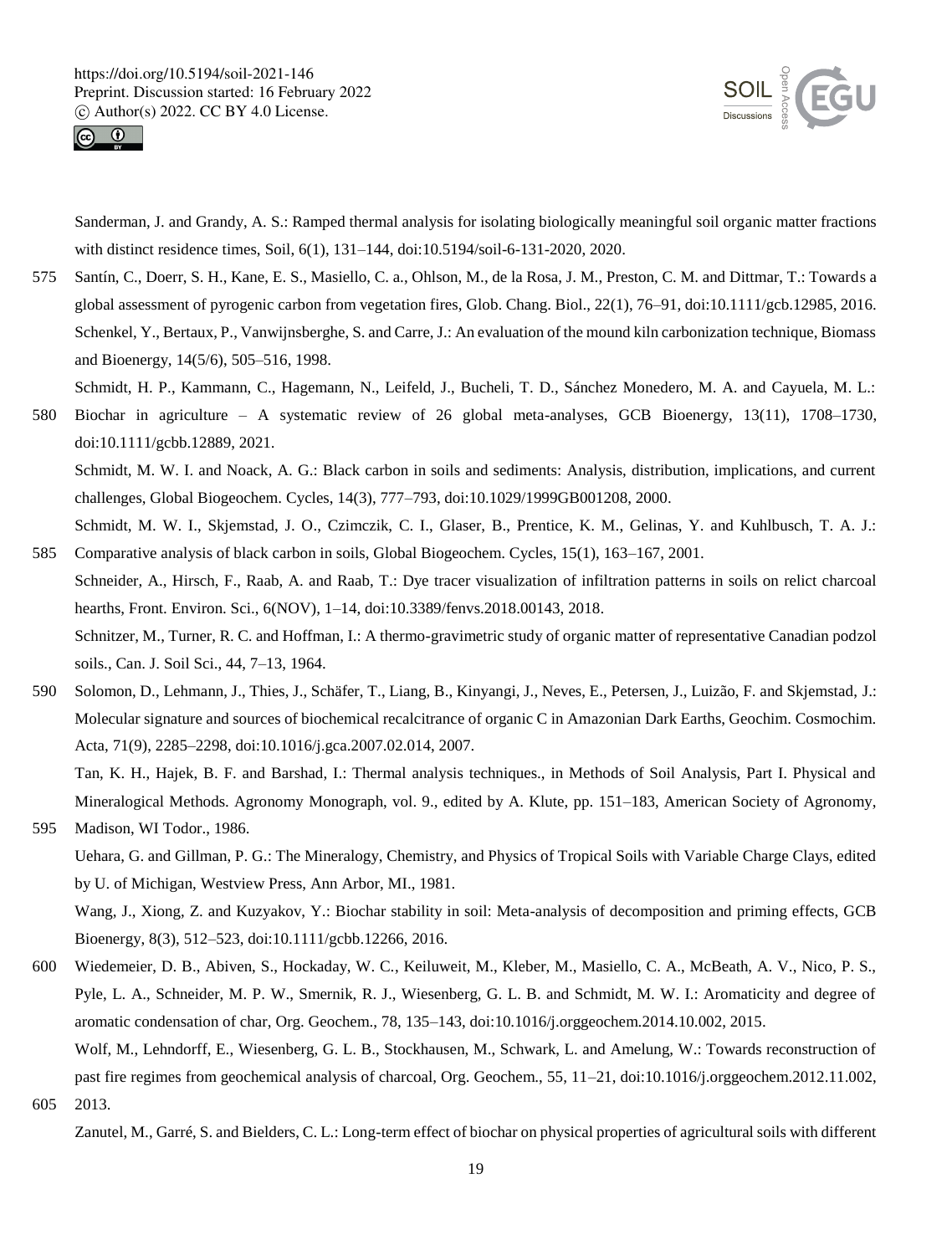



textures at pre-industrial charcoal kiln sites in Wallonia (Belgium), Eur. J. Soil Sci., (April), 1–17, doi:10.1111/ejss.13157, 2021.

610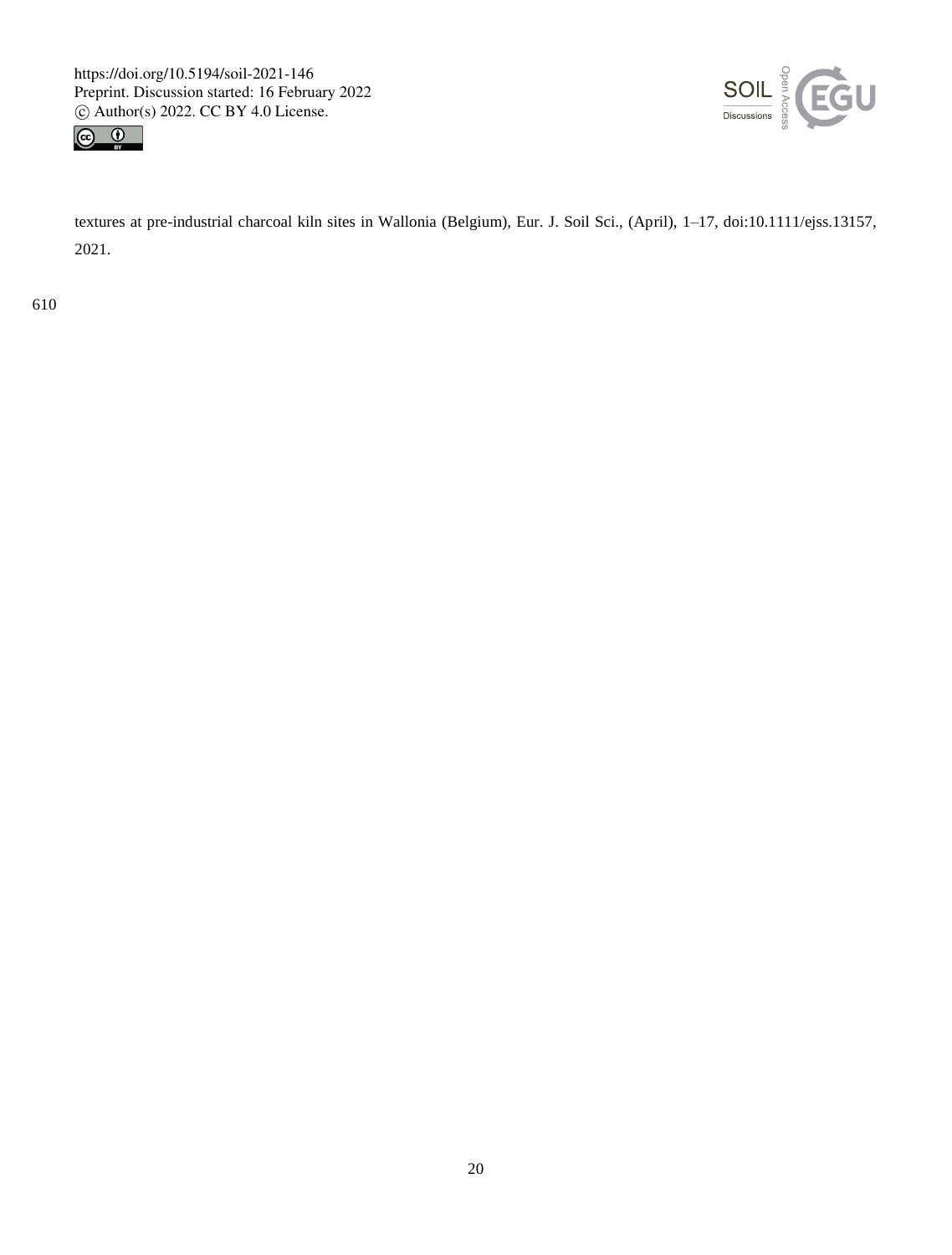





**Figure 1. Measurement of characteristics from DSC thermograms (green line). After identification of peak maxima, peak height (W g-1) was measured as the maximum deviation from a linear baseline drawn between 150 and 600 °C, as illustrated for the main peak of the thermogram (0.9542 W g-1). Total heat release (527.6 J g-1) corresponds to the surface of the graph delimited by the linear**  615 **baseline. Peak area (J g-1) was obtained by vertical drop between two adjacent peaks based on the position of the minima between two peaks. The black lines indicate the maximum rate of reaction associated to each maximum, and cross the baseline at the onset point (Temperature at which oxidation of the material starts).**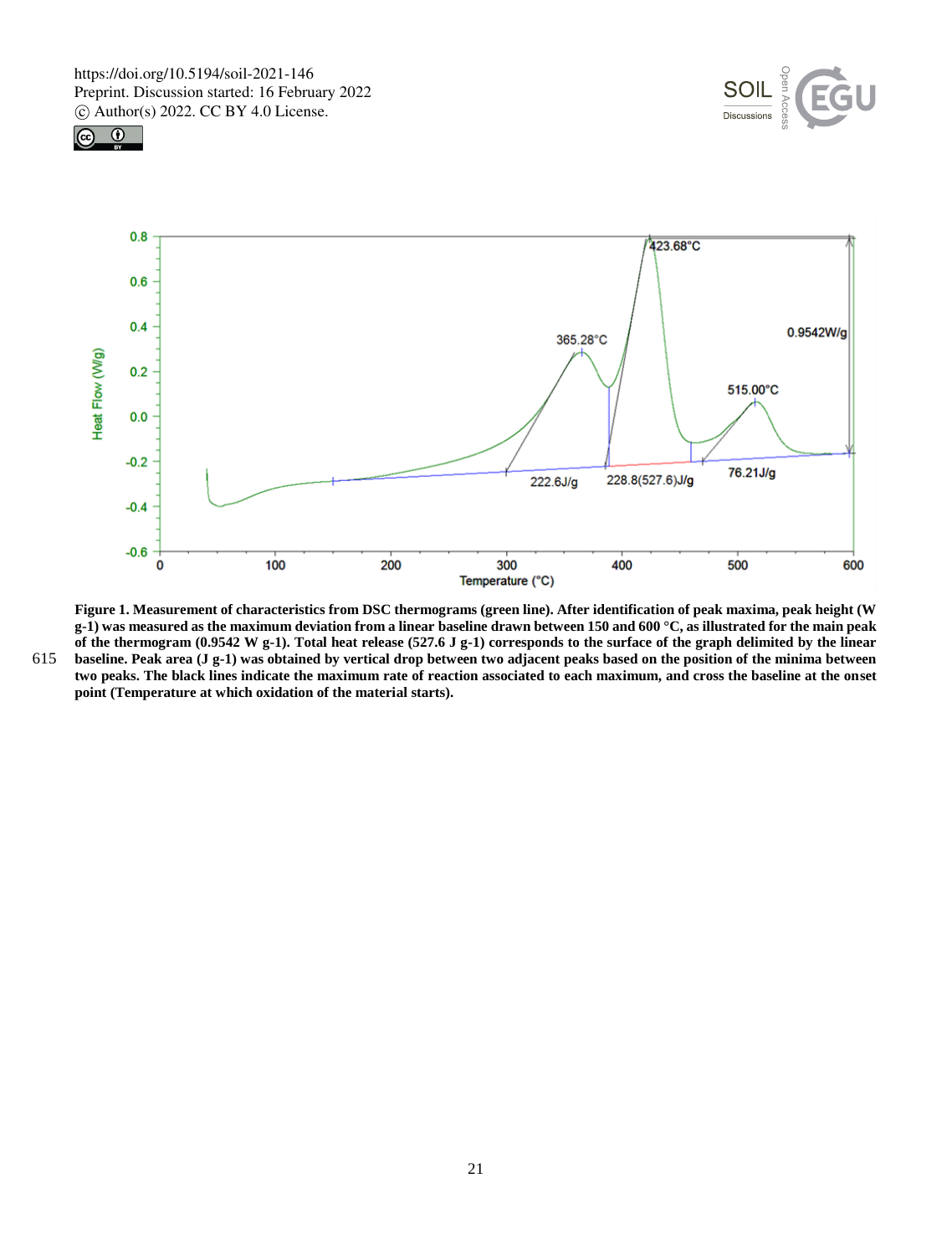





620

**Figure 2. Differential scanning calorimetry thermograms of a representative selection of soils from pre-industrial charcoal kiln sites (black curves) and adjacent reference soils (grey curves). Four sites are located on (very) acidic forest soil (a, b, c, d), two sites located on calcareous forest soil (e, f) and three sites on cropland soils (g, h, i).**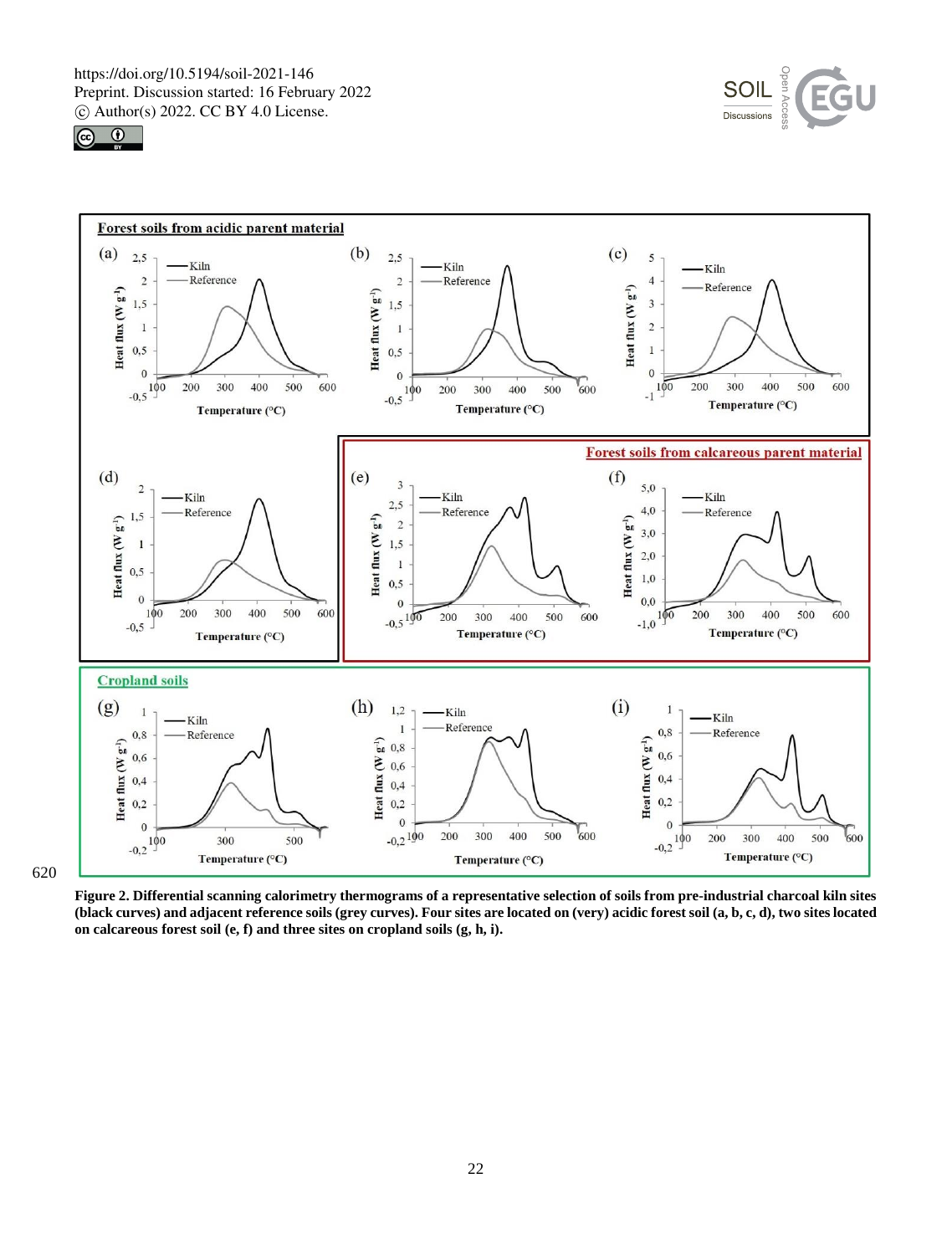



625



**Figure 3. Differential scanning calorimetry thermograms of the subsoil (argic horizon) of a Haplic luvisol, H2O<sup>2</sup> treated.**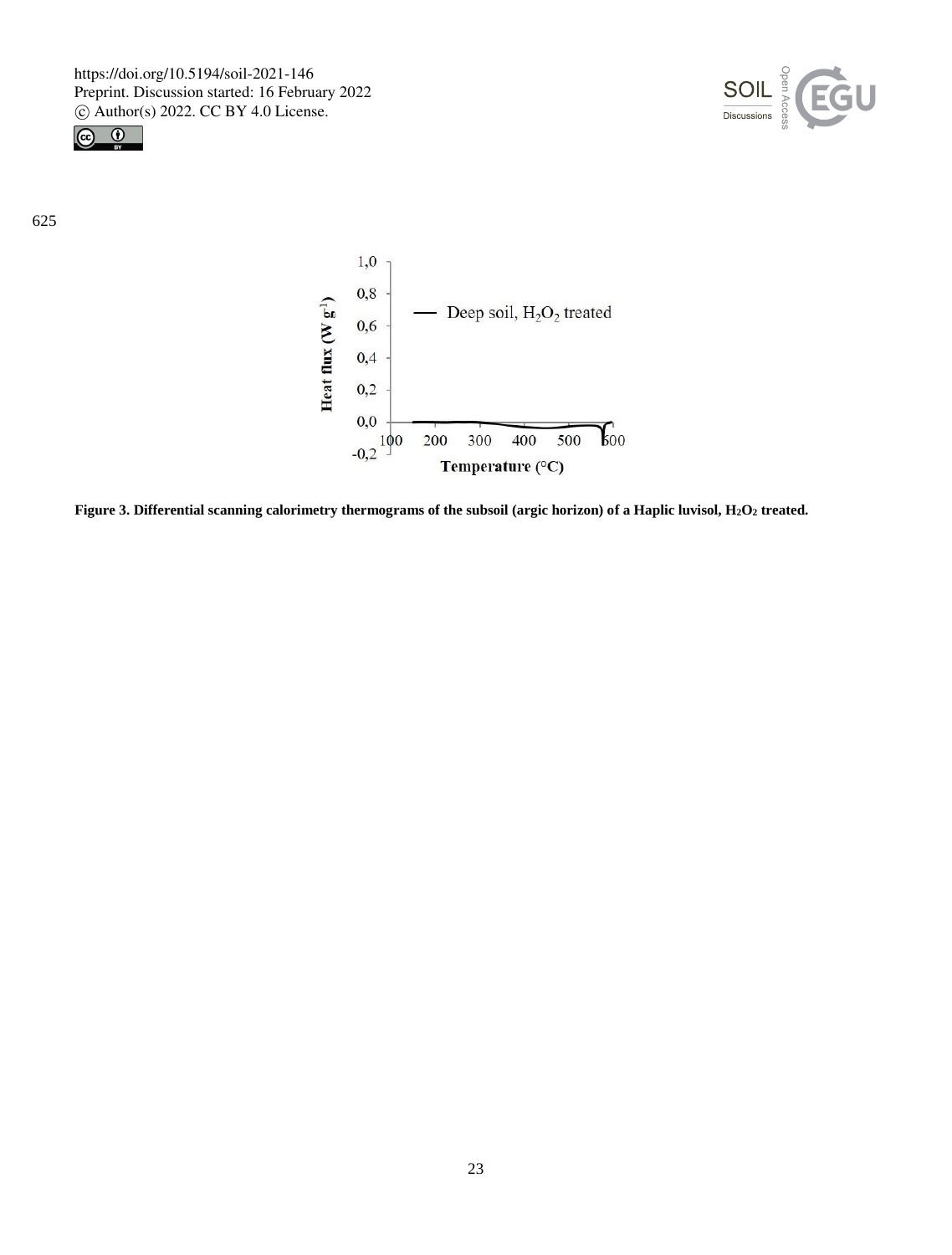





630

**Figure 4. Total heat released between 150 and 600 °C from kiln and reference soils as a function of SOC content; a) forest soils of Wallonia; b) cropland soils of Wallonia; c) forest soils from Germany.**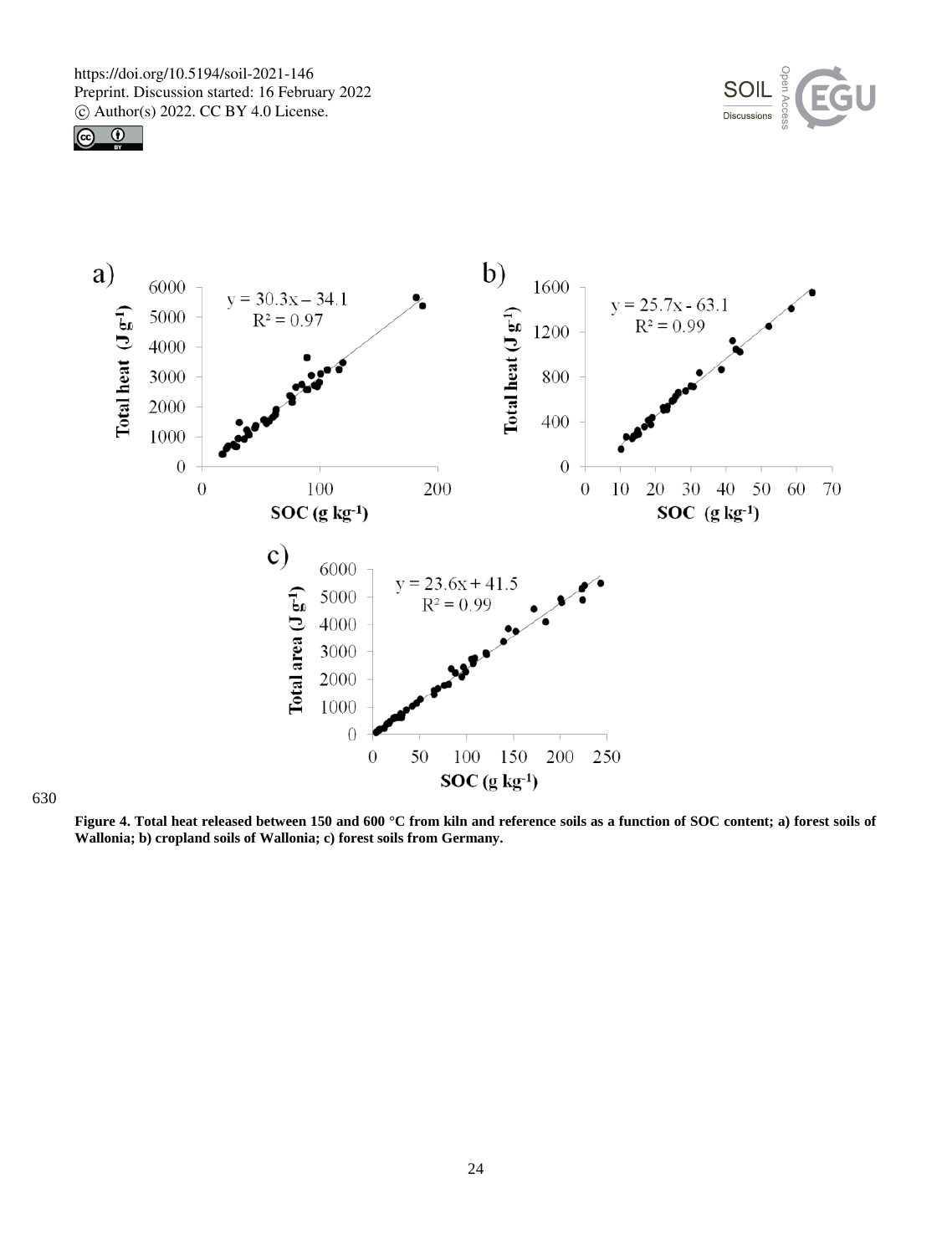





635 **Figure 5. Differential scanning calorimetry thermograms of several charcoals; a) Thermogram of charcoal particles superimposed to the thermogram of the soil of the pre-industrial charcoal kiln site from which particles were extracted, and to the thermogram of adjacent reference soil (adapted from Hardy** *et al.***, 2017a); b) Thermograms of charcoals extracted from an acidic forest soil and from a limed cropland soil. Numbers on the graph identify the maxima of exothermal peaks specific to the combustion of charcoal; c) Thermogram of a birch charcoal that was not aged in soil, produced in august 2012 in a traditional mound kiln.**

640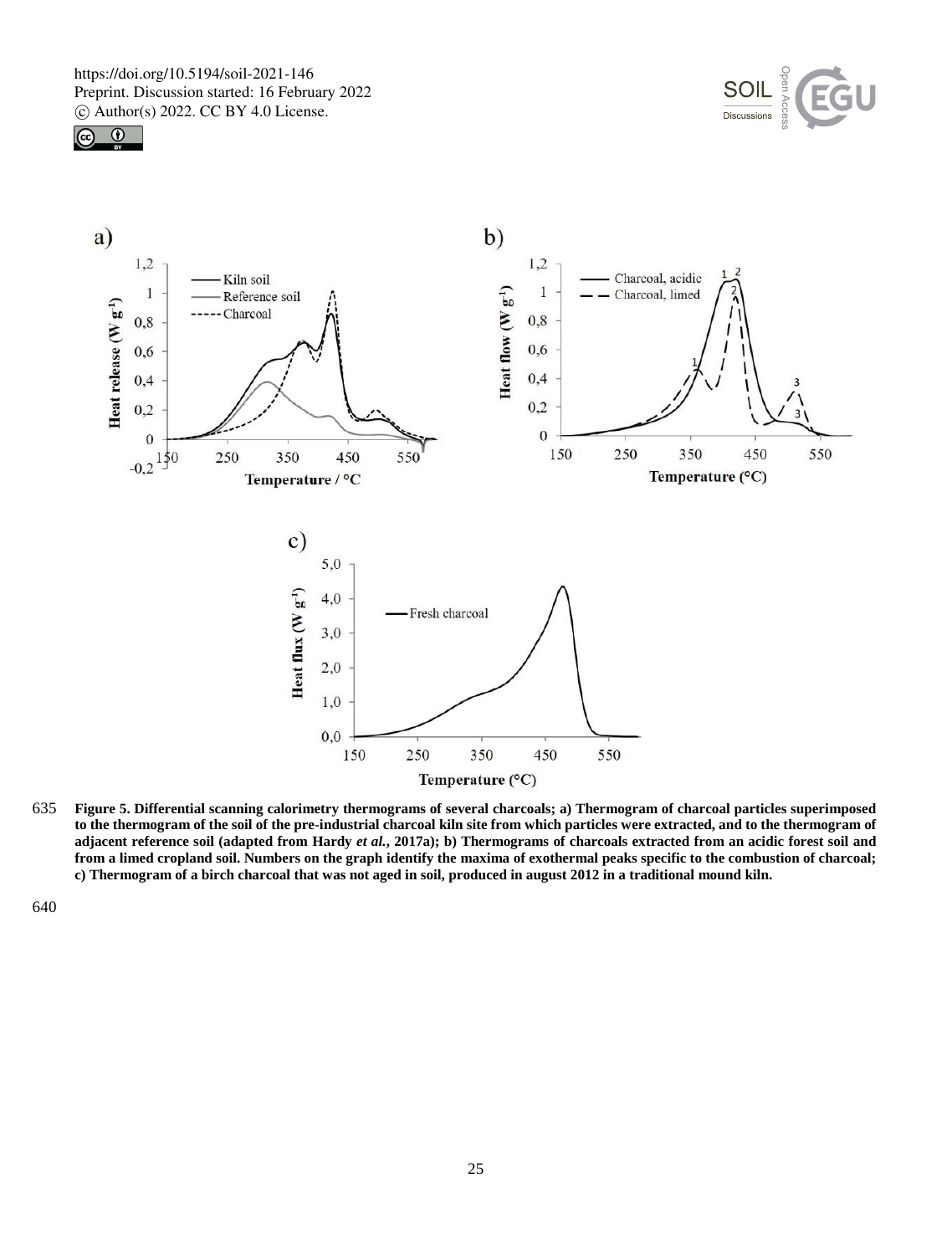





**Figure 6. Temperature of 50 % heat release of bulk soils of Germany from the study of Borchard et al. (2014) against the fraction of C from BPCA (BPCA-C/SOC).**